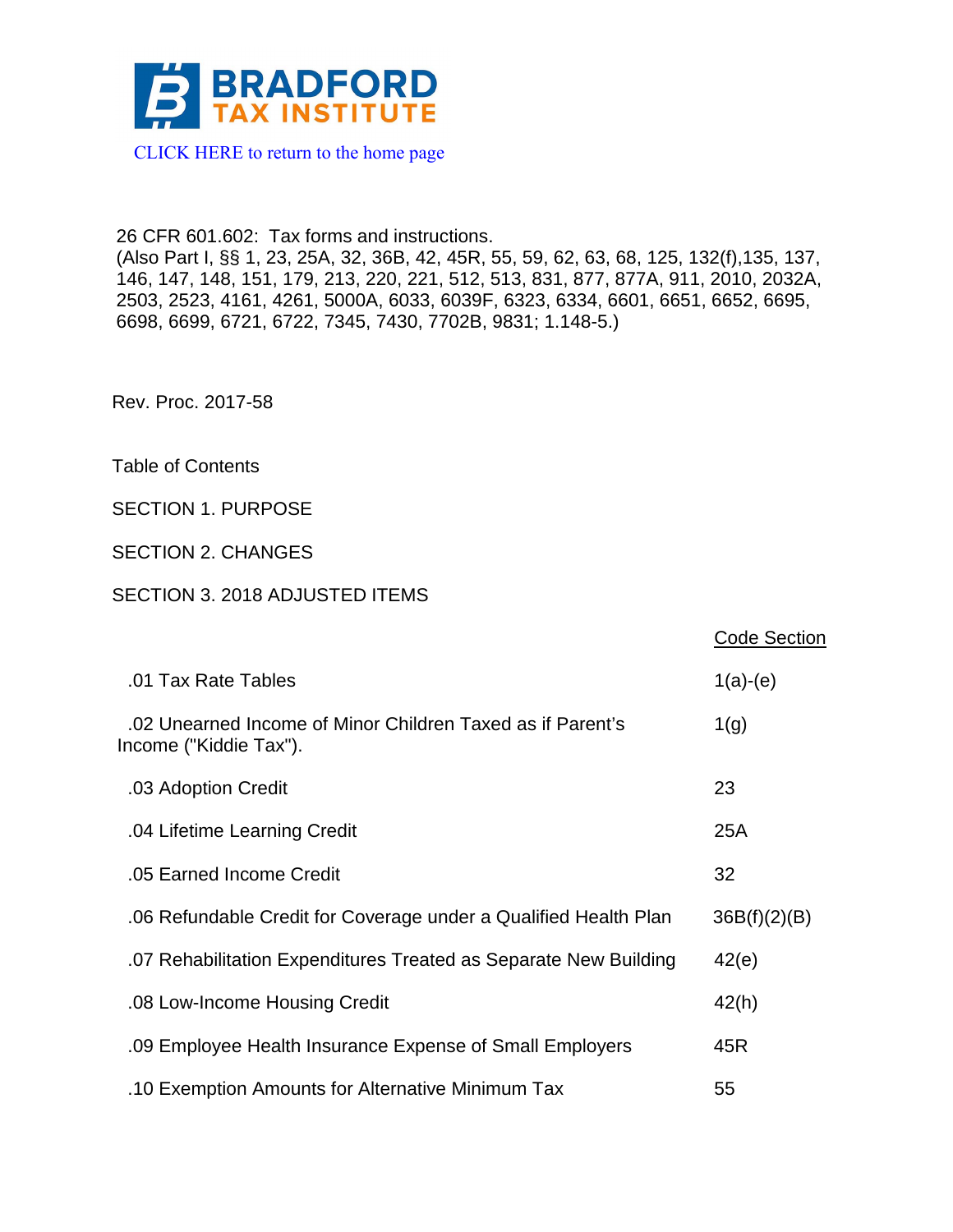| .11 Alternative Minimum Tax Exemption for a Child Subject to the<br>"Kiddie Tax"                                                                                | 59(j)       |
|-----------------------------------------------------------------------------------------------------------------------------------------------------------------|-------------|
| .12 Certain Expenses of Elementary and Secondary<br><b>School Teachers</b>                                                                                      | 62(a)(2)(D) |
| .13 Transportation Mainline Pipeline Construction Industry Optional<br>Expense Substantiation Rules for Payments to Employees under<br><b>Accountable Plans</b> | 62(c)       |
| .14 Standard Deduction                                                                                                                                          | 63          |
| .15 Overall Limitation on Itemized Deductions                                                                                                                   | 68          |
| .16 Cafeteria Plans                                                                                                                                             | 125         |
| .17 Qualified Transportation Fringe Benefit                                                                                                                     | 132(f)      |
| .18 Income from United States Savings Bonds for Taxpayers Who<br>Pay Qualified Higher Education Expenses                                                        | 135         |
| .19 Adoption Assistance Programs                                                                                                                                | 137         |
| .20 Private Activity Bonds Volume Cap                                                                                                                           | 146(d)      |
| .21 Loan Limits on Agricultural Bonds                                                                                                                           | 147(c)(2)   |
| .22 General Arbitrage Rebate Rules                                                                                                                              | 148(f)      |
| .23 Safe Harbor Rules for Broker Commissions on Guaranteed<br>Investment Contracts or Investments Purchased for a Yield<br><b>Restricted Defeasance Escrow</b>  | 148         |
| .24 Personal Exemption                                                                                                                                          | 151         |
| .25 Election to Expense Certain Depreciable Assets                                                                                                              | 179         |
| .26 Eligible Long-Term Care Premiums                                                                                                                            | 213(d)(10)  |
| .27 Medical Savings Accounts                                                                                                                                    | 220         |
| .28 Interest on Education Loans                                                                                                                                 | 221         |
| .29 Treatment of Dues Paid to Agricultural or Horticultural                                                                                                     | 512(d)      |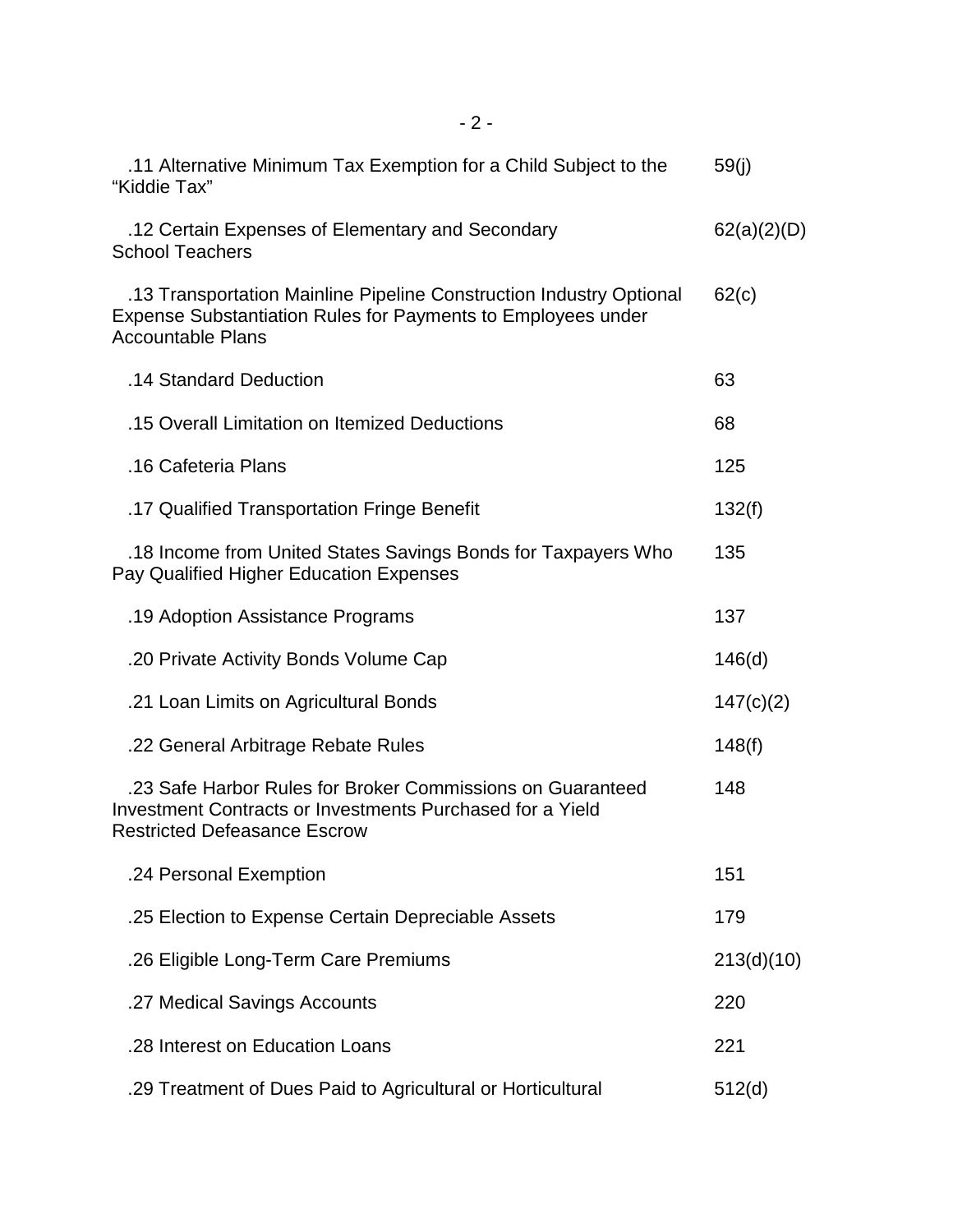# **Organizations**

| .30 Insubstantial Benefit Limitations for Contributions Associated<br>With Charitable Fund-Raising Campaigns | 513(h)     |
|--------------------------------------------------------------------------------------------------------------|------------|
| .31 Tax on Insurance Companies Other than Life<br><b>Insurance Companies</b>                                 | 831        |
| .32 Expatriation to Avoid Tax                                                                                | 877        |
| .33 Tax Responsibilities of Expatriation                                                                     | 877A       |
| .34 Foreign Earned Income Exclusion                                                                          | 911        |
| .35 Unified Credit Against Estate Tax                                                                        | 2010       |
| .36 Valuation of Qualified Real Property in Decedent's Gross Estate                                          | 2032A      |
| .37 Annual Exclusion for Gifts                                                                               | 2503; 2523 |
| .38 Tax on Arrow Shafts                                                                                      | 4161       |
| .39 Passenger Air Transportation Excise Tax                                                                  | 4261       |
| .40 Requirement to Maintain Minimum Essential Coverage                                                       | 5000A      |
| .41 Reporting Exception for Certain Exempt Organizations with<br>Nondeductible Lobbying Expenditures         | 6033(e)(3) |
| .42 Notice of Large Gifts Received from Foreign Persons                                                      | 6039F      |
| .43 Persons Against Whom a Federal Tax Lien Is Not Valid                                                     | 6323       |
| .44 Property Exempt from Levy                                                                                | 6334       |
| .45 Interest on a Certain Portion of the Estate Tax Payable in<br>Installments                               | 6601(j)    |
| .46 Failure to File Tax Return                                                                               | 6651       |
| .47 Failure to File Certain Information Returns, Registration<br>Statements, etc.                            | 6652       |
| .48 Other Assessable Penalties With Respect to the                                                           | 6695       |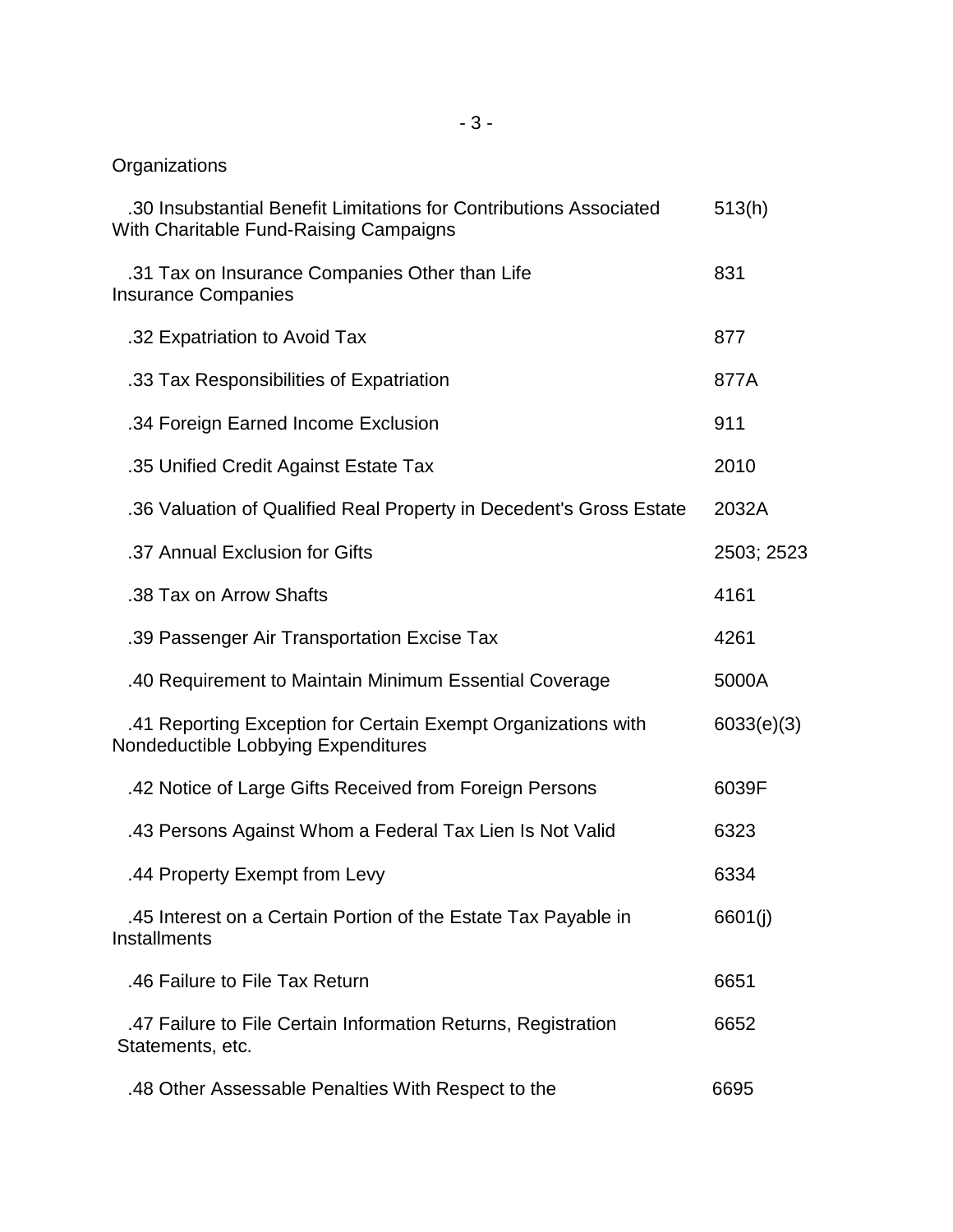Preparation of Tax Returns for Other Persons

| .49 Failure to File Partnership Return                                                                                         | 6698     |
|--------------------------------------------------------------------------------------------------------------------------------|----------|
| .50 Failure to File S Corporation Return                                                                                       | 6699     |
| .51 Failure to File Correct Information Returns                                                                                | 6721     |
| .52 Failure to Furnish Correct Payee Statements                                                                                | 6722     |
| .53 Revocation or Denial of Passport in Case of Certain<br><b>Tax Delinquencies</b>                                            | 7345     |
| .54 Attorney Fee Awards                                                                                                        | 7430     |
| .55 Periodic Payments Received under Qualified Long-Term Care<br>Insurance Contracts or under Certain Life Insurance Contracts | 7702B(d) |
| .56 Qualified Small Employer Health Reimbursement<br>Arrangement                                                               | 9831     |

# SECTION 4. EFFECTIVE DATE

# SECTION 5. DRAFTING INFORMATION

# SECTION 1. PURPOSE

This revenue procedure sets forth inflation-adjusted items for 2018 for various

provisions of the Internal Revenue Code of 1986 (Code) as amended as of October 19,

2017. To the extent amendments to the Code are enacted for 2018 after October 19,

2017, taxpayers should consult additional guidance to determine whether these

adjustments remain applicable for 2018.

# SECTION 2. CHANGES

.01 Section 202 of the Disaster Tax Relief and Airport and Airways Extension Act of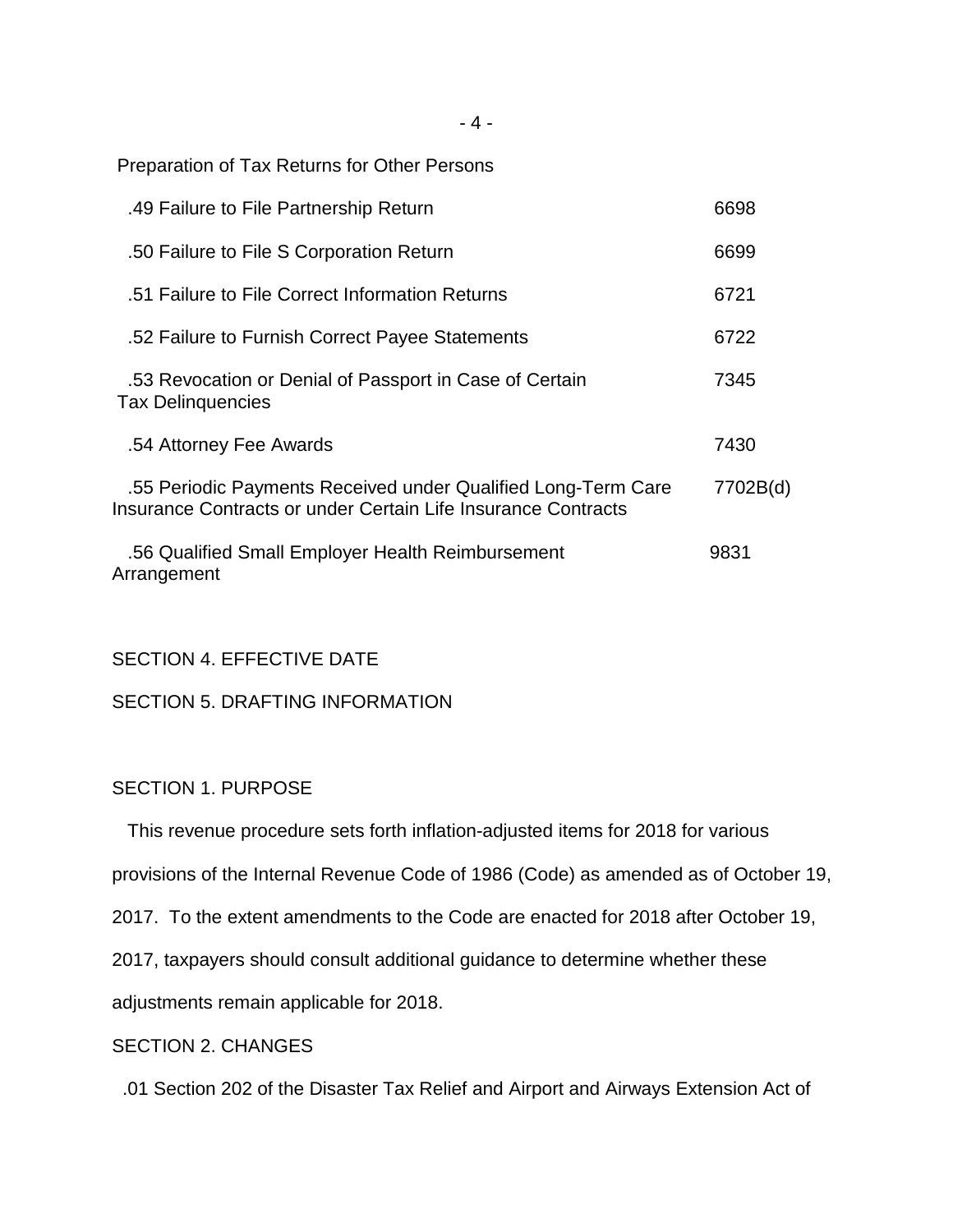2017, Pub. L. 115-63, amended  $\S$  4261(k)(1)(A)(ii) of the Code (which governs the period of applicability of  $\S$  4261(b)(1), (c)(1), and (c)(3)). The effect of this amendment is to temporarily extend the passenger air transportation excise taxes of \$3.00 for domestic travel, \$12.00 for international travel, and \$6.00 for departures beginning or ending in Alaska or Hawaii. These excise taxes apply to transportation taken through March 31, 2018. After this date, the taxes and rates will expire unless Congress renews them.

.02 Section 18001 of the 21<sup>st</sup> Century Cures Act, Pub. L. 114-255, amended § 9831 of the Code to add § 9831(d), Exception For Qualified Small Employer Health Reimbursement Arrangements. To qualify as a qualified small employer health reimbursement arrangement under § 9831(d), the arrangement must provide that the total amount of payments and reimbursements for any year cannot exceed \$4,950 (\$10,000 for family coverage). These amounts are adjusted for inflation for a calendar year beginning after 2016.

#### SECTION 3. 2018 ADJUSTED ITEMS

 .01 Tax Rate Tables. For taxable years beginning in 2018, the tax rate tables under § 1 are as follows:

TABLE 1 - Section 1(a) - Married Individuals Filing Joint Returns and Surviving Spouses

| If Taxable Income Is:                  | The Tax Is:                                     |
|----------------------------------------|-------------------------------------------------|
| Not over \$19,050                      | 10% of the taxable income                       |
| Over \$19,050 but<br>not over \$77,400 | \$1,905 plus 15% of<br>the excess over \$19,050 |

- 5 -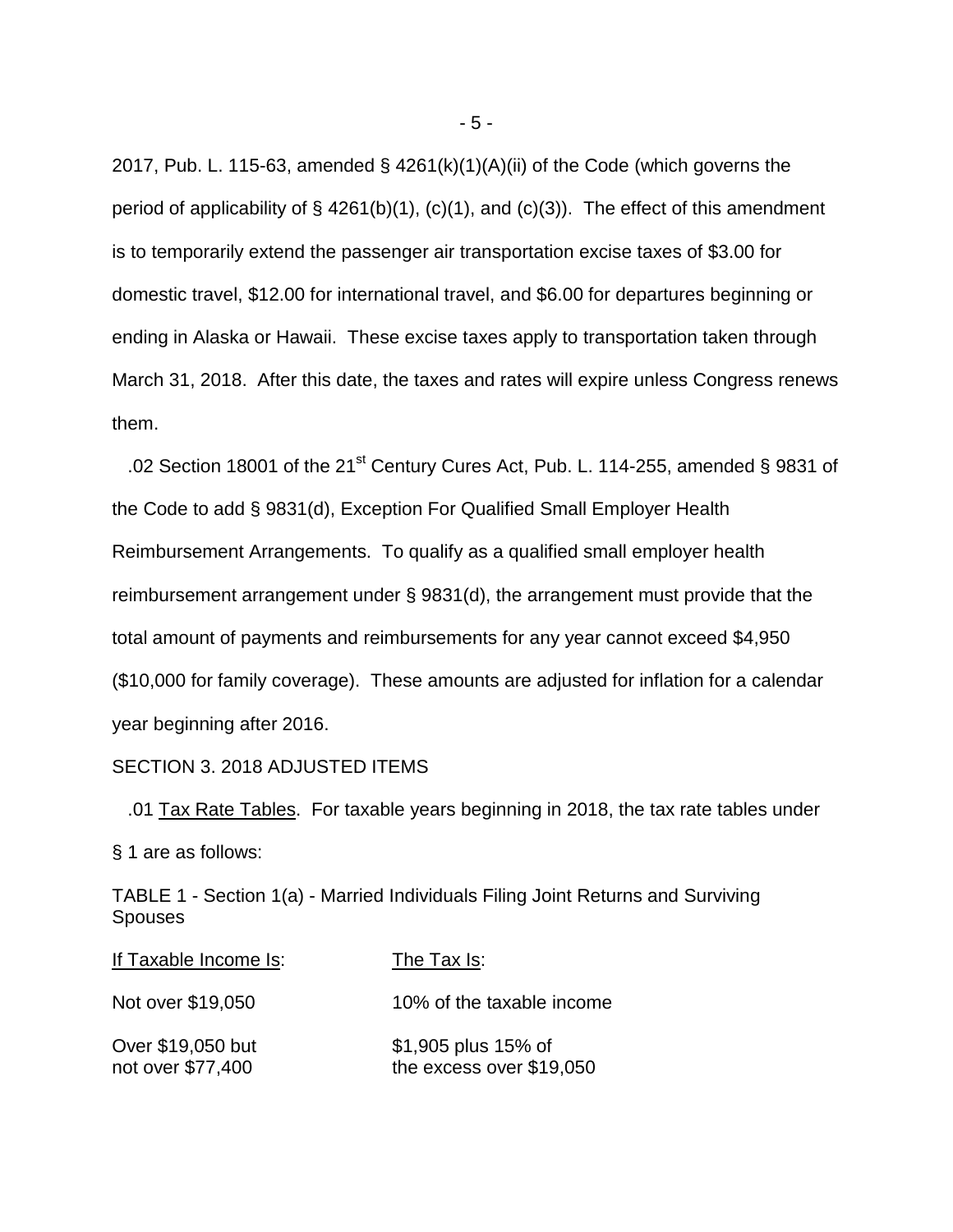| \$10,657.50 plus 25% of<br>the excess over \$77,400  |
|------------------------------------------------------|
| \$30,345 plus 28% of<br>the excess over \$156,150    |
| \$53,249 plus 33% of<br>the excess over \$237,950    |
| \$114,959 plus 35% of<br>the excess over \$424,950   |
| \$134,244 plus 39.6% of<br>the excess over \$480,050 |
|                                                      |

# TABLE 2 - Section 1(b) – Heads of Households

| If Taxable Income Is: | The Tax Is:                                          |
|-----------------------|------------------------------------------------------|
| Not over \$13,600     | 10% of the taxable income                            |
| Over \$13,600 but     | \$1,360 plus 15% of                                  |
| not over \$51,850     | the excess over \$13,600                             |
| Over \$51,850 but     | \$7,097.50 plus 25% of                               |
| not over \$133,850    | the excess over \$51,850                             |
| Over \$133,850 but    | \$27,597.50 plus 28% of                              |
| not over \$216,700    | the excess over \$133,850                            |
| Over \$216,700 but    | \$50,795.50 plus 33% of                              |
| not over \$424,950    | the excess over \$216,700                            |
| Over \$424,950        | \$119,518 plus 35% of                                |
| not over \$453,350    | the excess over \$424,950                            |
| Over \$453,350        | \$129,458 plus 39.6% of<br>the excess over \$453,350 |
|                       |                                                      |

TABLE 3 - Section 1(c) – Unmarried Individuals (other than Surviving Spouses and Heads of Households)

If Taxable Income Is: The Tax Is:

- 6 -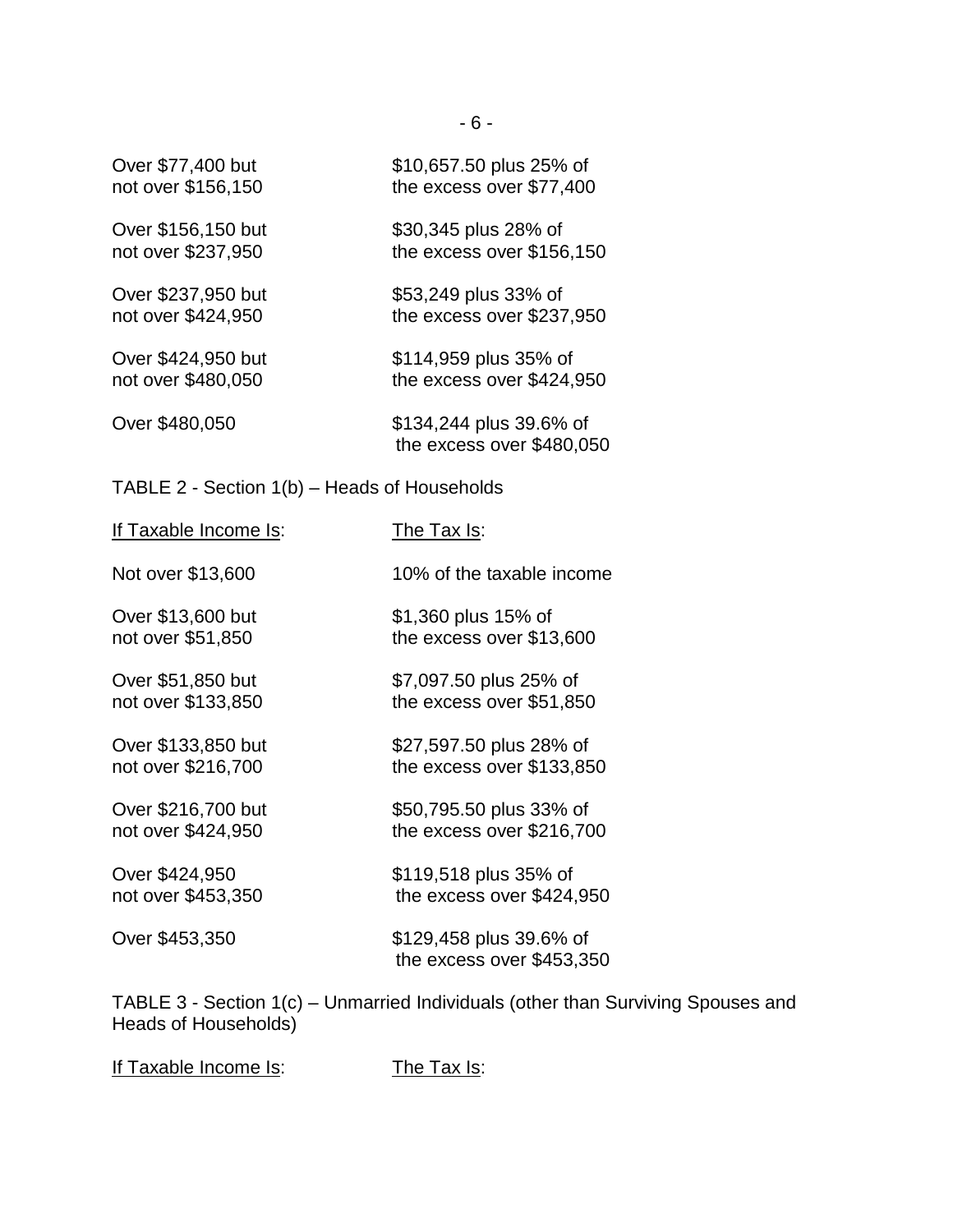| Not over \$9,525   | 10% of the taxable income                               |
|--------------------|---------------------------------------------------------|
| Over \$9,525 but   | \$952.50 plus 15% of                                    |
| not over \$38,700  | the excess over \$9,525                                 |
| Over \$38,700 but  | \$5,328.75 plus 25% of                                  |
| not over \$93,700  | the excess over \$38,700                                |
| Over \$93,700 but  | \$19,078.75 plus 28% of                                 |
| not over \$195,450 | the excess over \$93,700                                |
| Over \$195,450 but | \$47,568.75 plus 33% of                                 |
| not over \$424,950 | the excess over \$195,450                               |
| Over \$424,950     | \$123,303.75 plus 35% of                                |
| not over \$426,700 | the excess over \$424,950                               |
| Over \$426,700     | \$123,916.25 plus 39.6% of<br>the excess over \$426,700 |

TABLE 4 - Section 1(d) – Married Individuals Filing Separate Returns

| If Taxable Income Is: | The Tax Is:                                         |
|-----------------------|-----------------------------------------------------|
| Not over \$9,525      | 10% of the taxable income                           |
| Over \$9,525 but      | \$952.50 plus 15% of                                |
| not over \$38,700     | the excess over \$9,525                             |
| Over \$38,700 but     | \$5,328.75 plus 25% of                              |
| not over \$78,075     | the excess over \$38,700                            |
| Over \$78,075 but     | \$15,172.50 plus 28% of                             |
| not over \$118,975    | the excess over \$78,075                            |
| Over \$118,975 but    | \$26,624.50 plus 33% of                             |
| not over \$212,475    | the excess over \$118,975                           |
| Over \$212,475        | \$57,479.50 plus 35% of                             |
| not over \$240,025    | the excess over \$212,475                           |
| Over \$240,025        | \$67,122 plus 39.6% of<br>the excess over \$240,025 |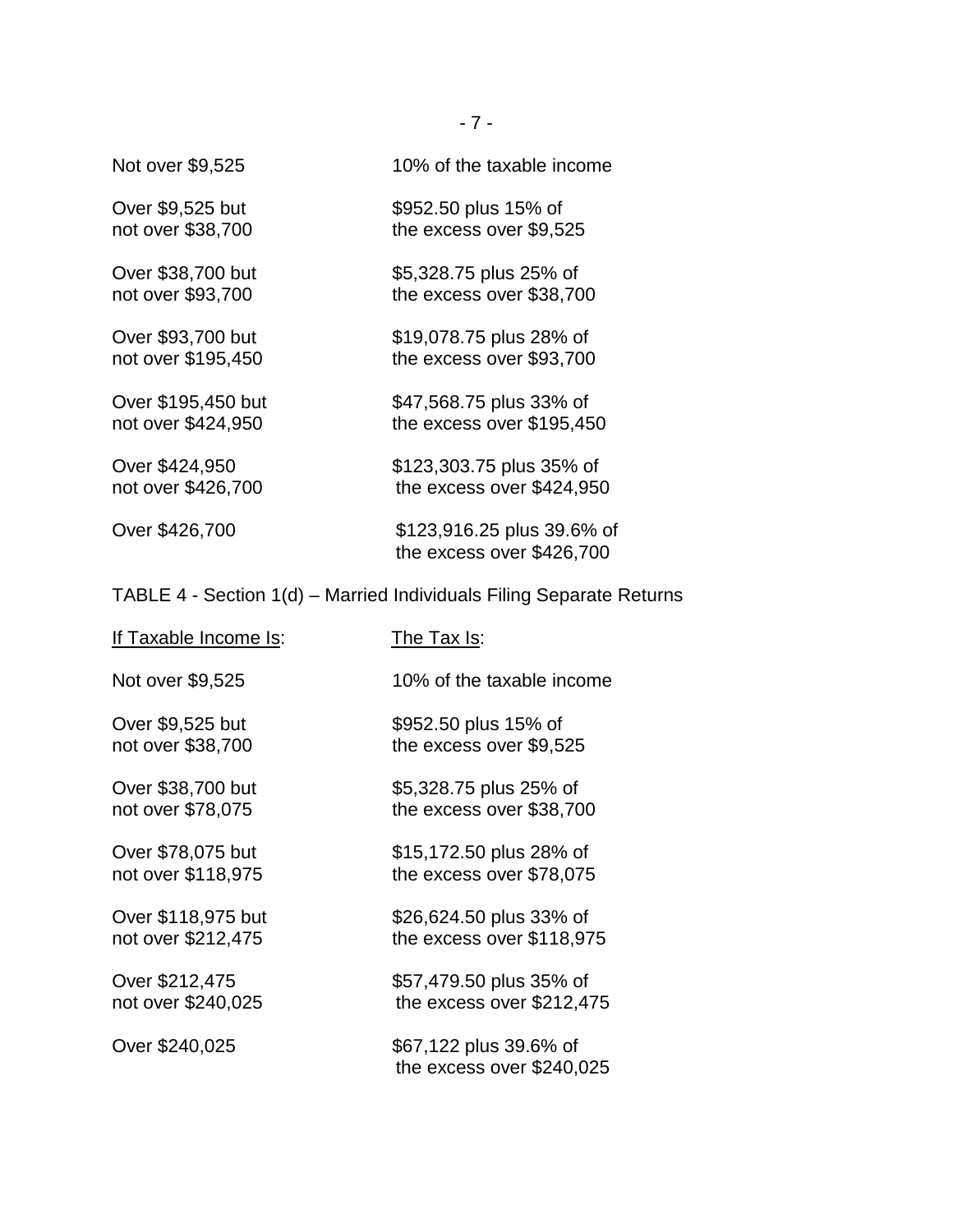TABLE 5 - Section 1(e) – Estates and Trusts

| If Taxable Income Is: | The Tax Is:                                       |
|-----------------------|---------------------------------------------------|
| Not over \$2,600      | 15% of the taxable income                         |
| Over \$2,600 but      | \$390 plus 25% of                                 |
| not over \$6,100      | the excess over \$2,600                           |
| Over \$6,100 but      | \$1,265 plus 28% of                               |
| not over \$9,300      | the excess over \$6,100                           |
| Over \$9,300 but      | \$2,161 plus 33% of                               |
| not over \$12,700     | the excess over \$9,300                           |
| Over \$12,700         | \$3,283 plus 39.6% of<br>the excess over \$12,700 |

#### .02 Unearned Income of Minor Children Taxed as if Parent's Income (the "Kiddie

Tax"). For taxable years beginning in 2018, the amount in  $\S 1(g)(4)(A)(ii)(I)$ , which is used to reduce the net unearned income reported on the child's return that is subject to the "kiddie tax," is \$1,050. This \$1,050 amount is the same as the amount provided in § 63(c)(5)(A), as adjusted for inflation. The same \$1,050 amount is used for purposes of § 1(g)(7) (that is, to determine whether a parent may elect to include a child's gross income in the parent's gross income and to calculate the "kiddie tax"). For example, one of the requirements for the parental election is that a child's gross income is more than the amount referenced in  $\S 1(g)(4)(A)(ii)(I)$  but less than 10 times that amount; thus, a child's gross income for 2018 must be more than \$1,050 but less than \$10,500.

 .03 Adoption Credit. For taxable years beginning in 2018, under § 23(a)(3) the credit allowed for an adoption of a child with special needs is \$13,840. For taxable years beginning in 2018, under § 23(b)(1) the maximum credit allowed for other adoptions is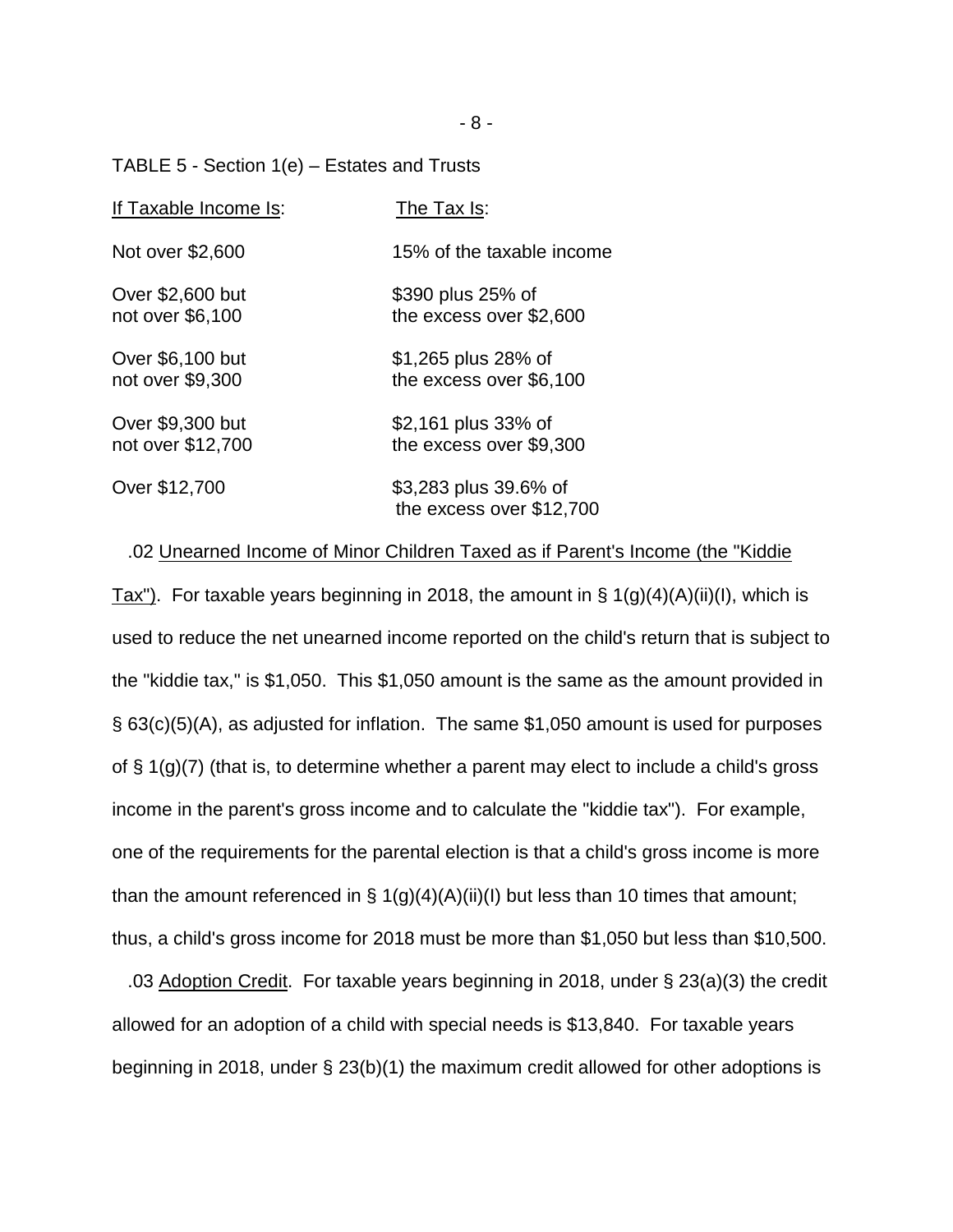the amount of qualified adoption expenses up to \$13,840. The available adoption credit begins to phase out under § 23(b)(2)(A) for taxpayers with modified adjusted gross income in excess of \$207,580 and is completely phased out for taxpayers with modified adjusted gross income of \$247,580 or more. (See section 3.19 of this revenue procedure for the adjusted items relating to adoption assistance programs.)

 .04 Lifetime Learning Credit. For taxable years beginning in 2018, a taxpayer's modified adjusted gross income in excess of \$57,000 (\$114,000 for a joint return) is used to determine the reduction under § 25A(d)(2) in the amount of the Lifetime Learning Credit otherwise allowable under § 25A(a)(2).

#### .05 Earned Income Credit.

 (1) In general. For taxable years beginning in 2018, the following amounts are used to determine the earned income credit under § 32(b). The "earned income amount" is the amount of earned income at or above which the maximum amount of the earned income credit is allowed. The "threshold phaseout amount" is the amount of adjusted gross income (or, if greater, earned income) above which the maximum amount of the credit begins to phase out. The "completed phaseout amount" is the amount of adjusted gross income (or, if greater, earned income) at or above which no credit is allowed. The threshold phaseout amounts and the completed phaseout amounts shown in the table below for married taxpayers filing a joint return include the increase provided in § 32(b)(3)(B)(i), as adjusted for inflation for taxable years beginning in 2018.

#### Number of Qualifying Children

Item One Two Three or More None

- 9 -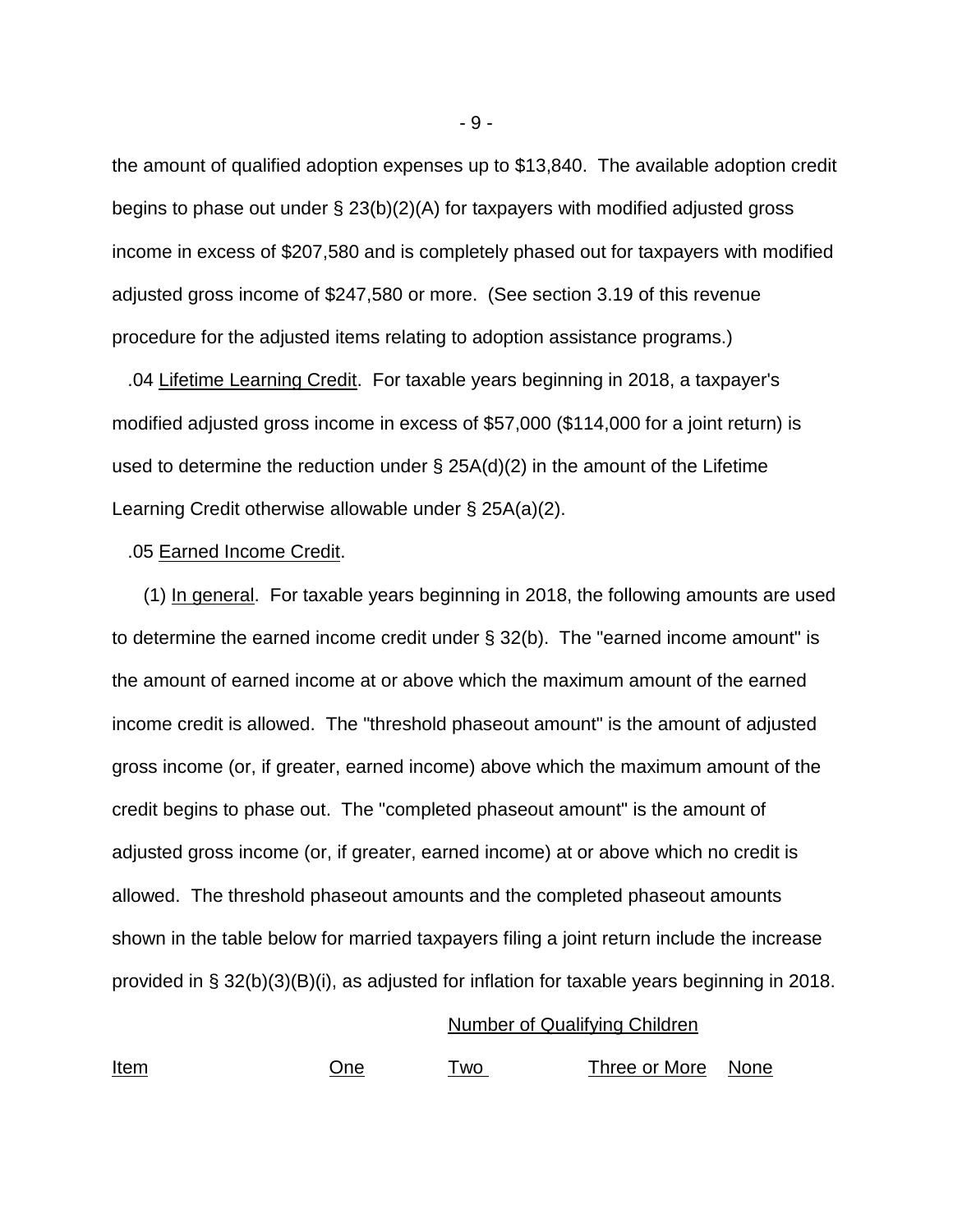| Earned Income<br>Amount                                                                    | \$10,200 | \$14,320 | \$14,320 | \$6,800  |
|--------------------------------------------------------------------------------------------|----------|----------|----------|----------|
| <b>Maximum Amount</b><br>of Credit                                                         | \$3,468  | \$5,728  | \$6,444  | \$520    |
| <b>Threshold Phaseout</b><br>Amount (Single,<br>Surviving Spouse, or<br>Head of Household) | \$18,700 | \$18,700 | \$18,700 | \$8,510  |
| <b>Completed Phaseout</b><br>Amount (Single,<br>Surviving Spouse, or<br>Head of Household) | \$40,402 | \$45,898 | \$49,298 | \$15,310 |
| <b>Threshold Phaseout</b><br><b>Amount (Married Filing</b><br>Jointly)                     | \$24,400 | \$24,400 | \$24,400 | \$14,200 |
| <b>Completed Phaseout</b><br><b>Amount (Married Filing</b><br>Jointly)                     | \$46,102 | \$51,598 | \$54,998 | \$21,000 |

The instructions for the Form 1040 series provide tables showing the amount of the earned income credit for each type of taxpayer.

(2) Excessive Investment Income. For taxable years beginning in 2018, the earned

income tax credit is not allowed under  $\S$  32(i)(1) if the aggregate amount of certain

investment income exceeds \$3,500.

 .06 Refundable Credit for Coverage under a Qualified Health Plan. For taxable years beginning in 2018, the limitation on tax imposed under § 36B(f)(2)(B) for excess advance credit payments is determined using the following table:

If the household income The limitation amount for The limitation amount for (expressed as a percent unmarried individuals all other taxpayers is: (expressed as a percent unmarried individuals all other taxpayers is: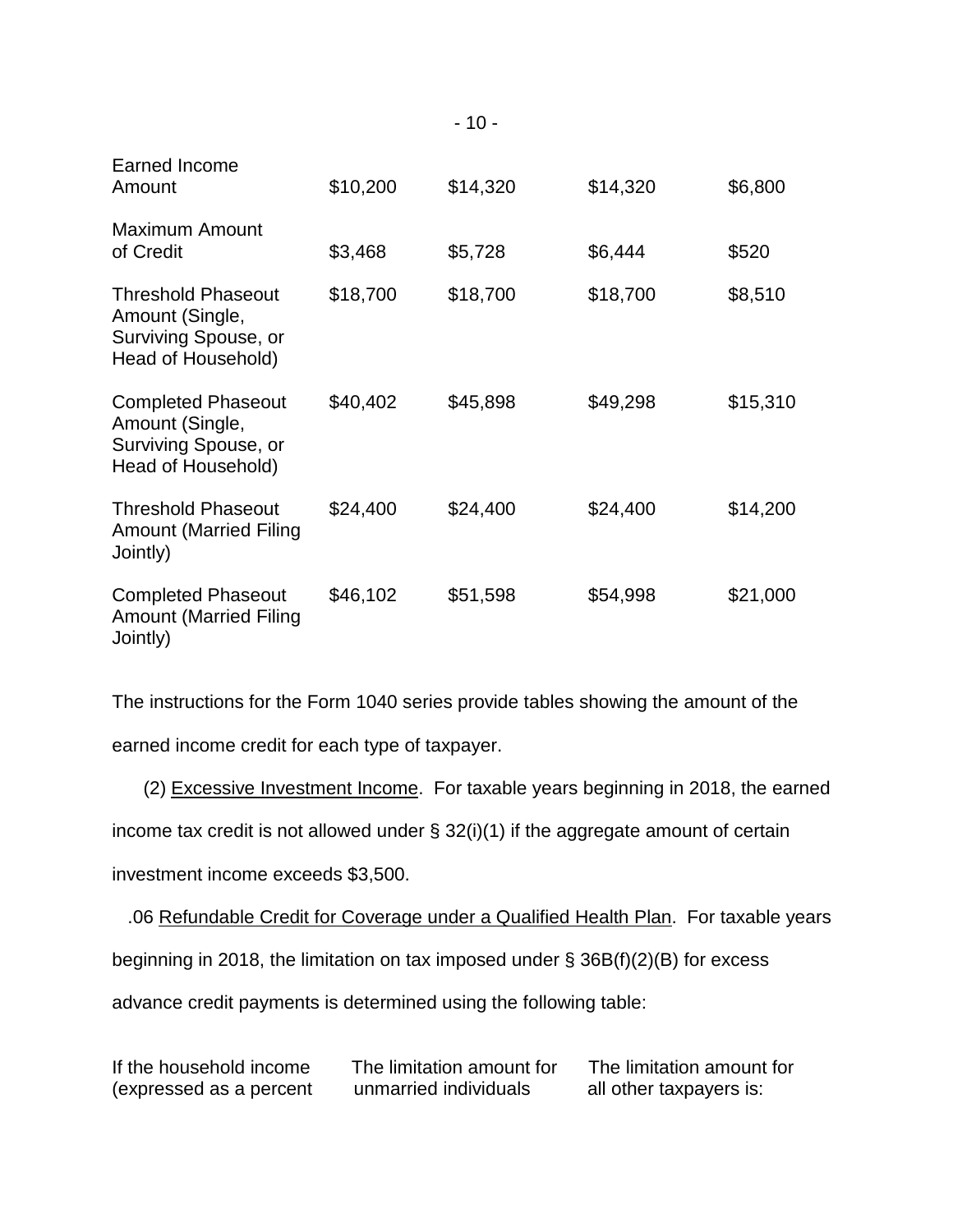| of poverty line) is:<br>(other than surviving<br>spouses and heads of<br>household) is: |         |         |  |
|-----------------------------------------------------------------------------------------|---------|---------|--|
| Less than 200%                                                                          | \$300   | \$600   |  |
| At least 200% but less<br>than $300\%$                                                  | \$775   | \$1,550 |  |
| At least 300% but less<br>than $400\%$                                                  | \$1,300 | \$2,600 |  |

 .07 Rehabilitation Expenditures Treated as Separate New Building. For calendar year 2018, the per low-income unit qualified basis amount under  $\S$  42(e)(3)(A)(ii)(II) is \$6,800.

 .08 Low-Income Housing Credit. For calendar year 2018, the amount used under § 42(h)(3)(C)(ii) to calculate the State housing credit ceiling for the low-income housing credit is the greater of (1) \$2.40 multiplied by the State population, or (2) \$2,765,000.

.09 Employee Health Insurance Expense of Small Employers. For taxable years beginning in 2018, the dollar amount in effect under § 45R(d)(3)(B) is \$26,700. This amount is used under § 45R(c) for limiting the small employer health insurance credit and under § 45R(d)(1)(B) for determining who is an eligible small employer for purposes of the credit.

 .10 Exemption Amounts for Alternative Minimum Tax. For taxable years beginning in 2018, the exemption amounts under  $\S$  55(d)(1) are:

| Joint Returns or<br><b>Surviving Spouses</b>                   | \$86,200 |
|----------------------------------------------------------------|----------|
| Unmarried Individuals (other than<br><b>Surviving Spouses)</b> | \$55,400 |
| <b>Married Individuals Filing Separate</b><br>Returns          | \$43,100 |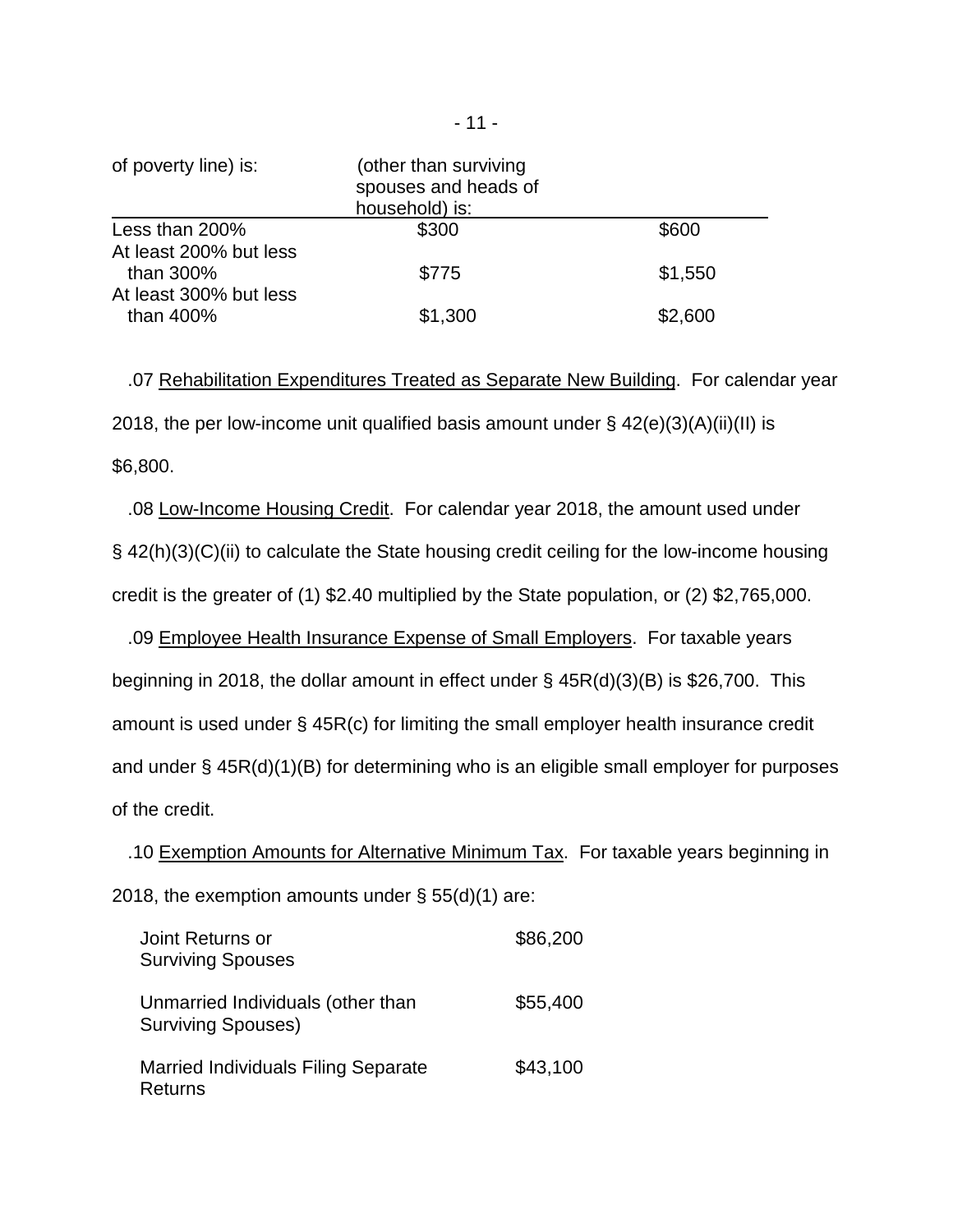| <b>Estates and Trusts</b> | \$24,600 |
|---------------------------|----------|
|---------------------------|----------|

For taxable years beginning in 2018, under § 55(b)(1), the excess taxable income

above which the 28 percent tax rate applies is:

Married Individuals Filing Separate Returns \$95,750

Joint Returns, Unmarried Individuals (other than surviving spouses), and Estates and Trusts \$191,500

For taxable years beginning in 2018, the amounts used under  $\S$  55(d)(3) to determine

the phaseout of the exemption amounts are:

| Joint Returns or<br><b>Surviving Spouses</b>                                        | \$164,100 |
|-------------------------------------------------------------------------------------|-----------|
| Unmarried Individuals (other than<br><b>Surviving Spouses)</b>                      | \$123,100 |
| <b>Married Individuals Filing Separate</b><br><b>Returns and Estates and Trusts</b> | \$82,050  |

 .11 Alternative Minimum Tax Exemption for a Child Subject to the "Kiddie Tax." For taxable years beginning in 2018, for a child to whom the § 1(g) "kiddie tax" applies, the exemption amount under §§ 55 and 59(j) for purposes of the alternative minimum tax under § 55 may not exceed the sum of (1) the child's earned income for the taxable year, plus (2) \$7,650.

 .12 Certain Expenses of Elementary and Secondary School Teachers. For taxable years beginning in 2018, under  $\S$  62(a)(2)(D) the amount of the deduction allowed under § 162 which consists of expenses paid or incurred by an eligible educator in connection with books, supplies (other than nonathletic supplies for courses of instruction in health or physical education), computer equipment (including related software and services)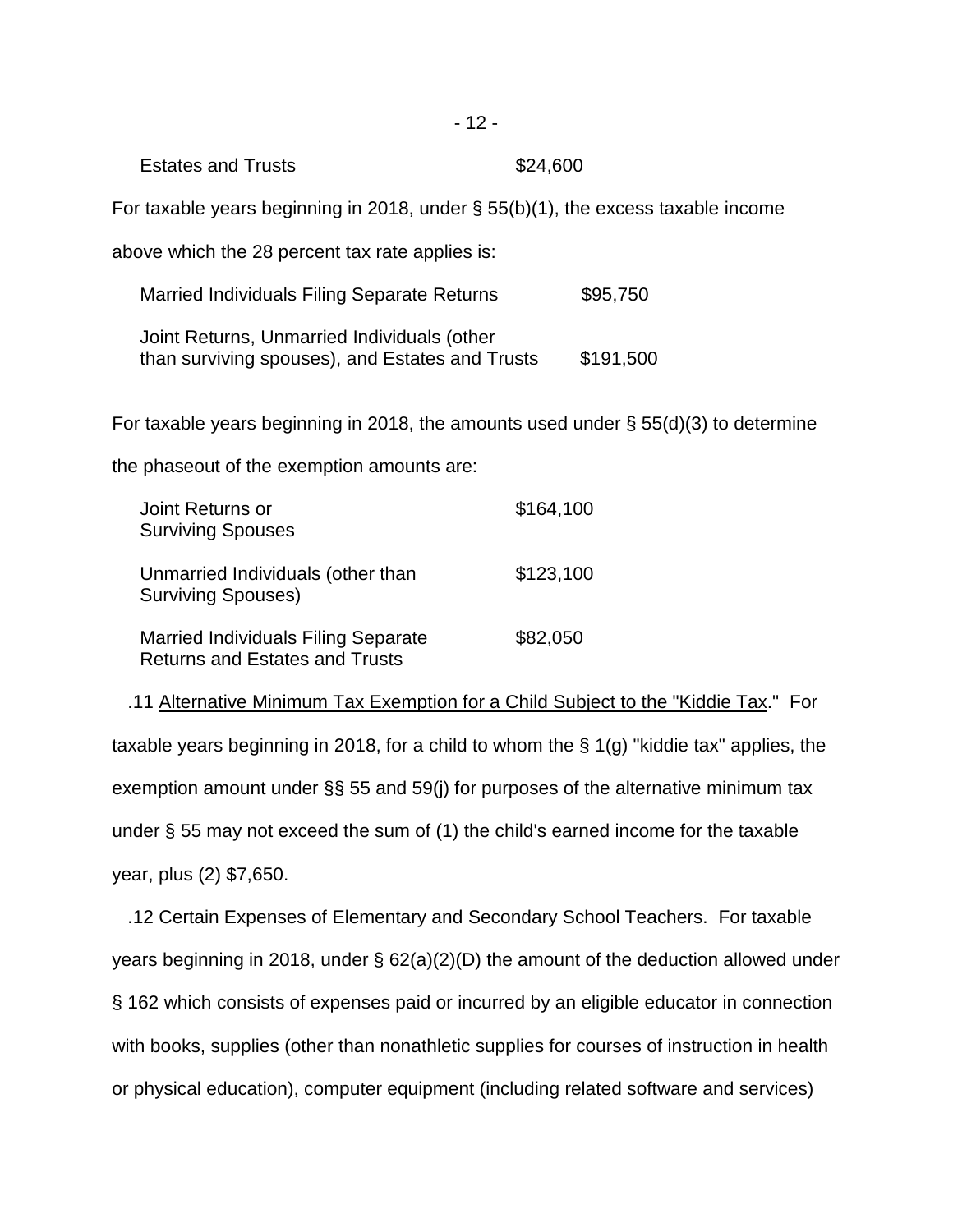and other equipment, and supplementary materials used by the eligible educator in the classroom is \$250.

 .13 Transportation Mainline Pipeline Construction Industry Optional Expense Substantiation Rules for Payments to Employees under Accountable Plans. For calendar year 2018, an eligible employer may pay certain welders and heavy equipment mechanics an amount of up to \$18 per hour for rig-related expenses that are deemed substantiated under an accountable plan if paid in accordance with Rev. Proc. 2002-41, 2002-1 C.B. 1098. If the employer provides fuel or otherwise reimburses fuel expenses, up to \$11 per hour is deemed substantiated if paid under Rev. Proc. 2002-41.

#### .14 Standard Deduction.

 (1) In general. For taxable years beginning in 2018, the standard deduction amounts under § 63(c)(2) are as follows:

| <b>Filing Status</b>                                                                     | <b>Standard Deduction</b> |
|------------------------------------------------------------------------------------------|---------------------------|
| Married Individuals Filing Joint Returns<br>and Surviving Spouses $(\S 1(a))$            | \$13,000                  |
| Heads of Households $(\S 1(b))$                                                          | \$9,550                   |
| Unmarried Individuals (other than Surviving Spouses<br>and Heads of Households) (§ 1(c)) | \$6,500                   |
| <b>Married Individuals Filing Separate</b><br>Returns $(\S 1(d))$                        | \$6,500                   |

 (2) Dependent. For taxable years beginning in 2018, the standard deduction amount under § 63(c)(5) for an individual who may be claimed as a dependent by another taxpayer cannot exceed the greater of (1) \$1,050, or (2) the sum of \$350 and the individual's earned income.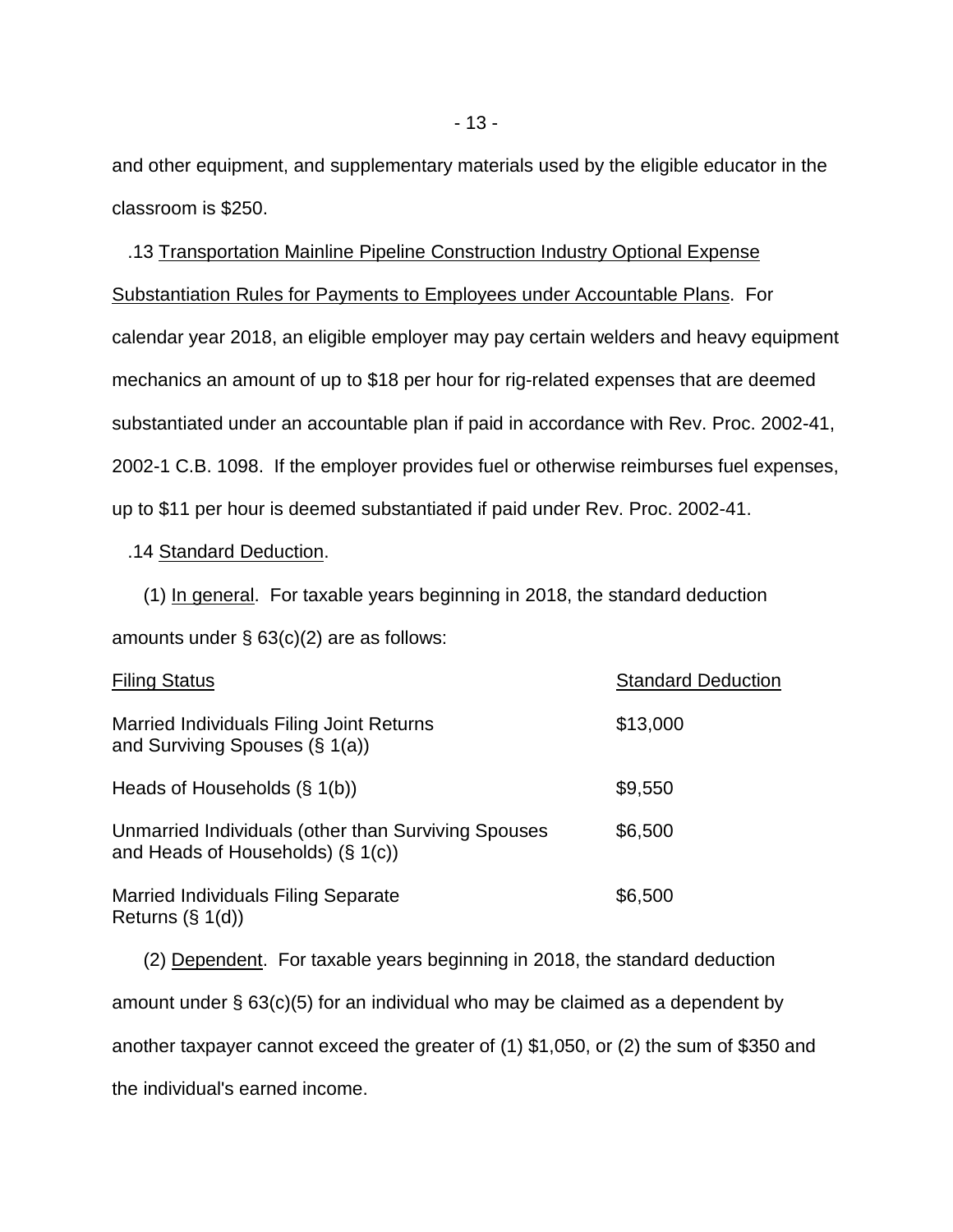(3) Aged or blind. For taxable years beginning in 2018, the additional standard deduction amount under § 63(f) for the aged or the blind is \$1,300. The additional standard deduction amount is increased to \$1,600 if the individual is also unmarried and not a surviving spouse.

 .15 Overall Limitation on Itemized Deductions. For taxable years beginning in 2018, the applicable amounts under § 68(b) are \$320,000 in the case of a joint return or a surviving spouse, \$293,350 in the case of a head of household, \$266,700 in the case of an individual who is not married and who is not a surviving spouse or head of household, and \$160,000 in the case of a married individual filing a separate return.

 .16 Cafeteria Plans. For the taxable years beginning in 2018, the dollar limitation under § 125(i) on voluntary employee salary reductions for contributions to health flexible spending arrangements is \$2,650.

 .17 Qualified Transportation Fringe Benefit. For taxable years beginning in 2018, the monthly limitation under § 132(f)(2)(A) regarding the aggregate fringe benefit exclusion amount for transportation in a commuter highway vehicle and any transit pass is \$260. The monthly limitation under  $\S$  132(f)(2)(B) regarding the fringe benefit exclusion amount for qualified parking is \$260.

 .18 Income from United States Savings Bonds for Taxpayers Who Pay Qualified Higher Education Expenses. For taxable years beginning in 2018, the exclusion under § 135, regarding income from United States savings bonds for taxpayers who pay qualified higher education expenses, begins to phase out for modified adjusted gross income above \$119,550 for joint returns and \$79,700 for all other returns. The

- 14 -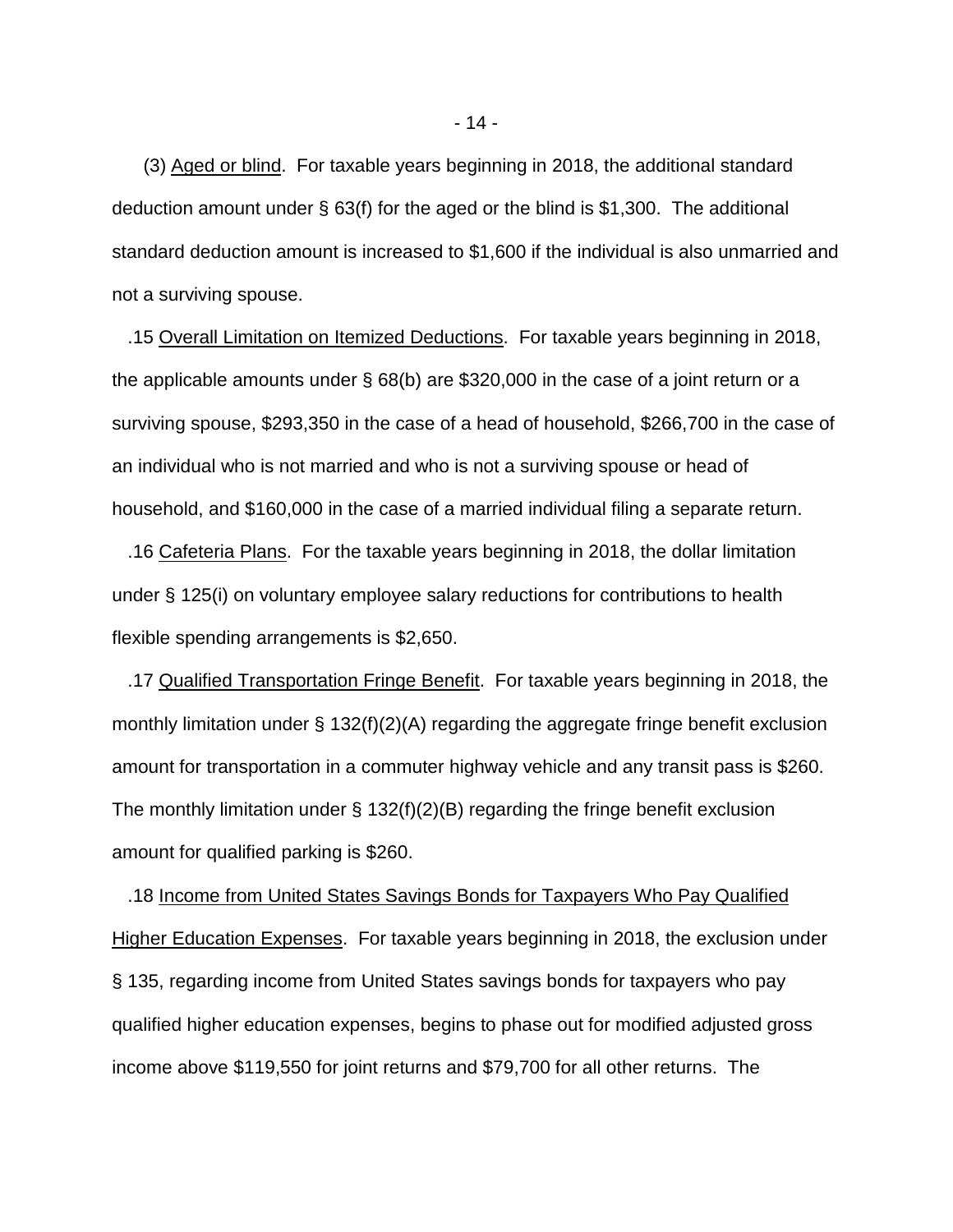exclusion is completely phased out for modified adjusted gross income of \$149,550 or more for joint returns and \$94,700 or more for all other returns.

 .19 Adoption Assistance Programs. For taxable years beginning in 2018, under § 137(a)(2), the amount that can be excluded from an employee's gross income for the adoption of a child with special needs is \$13,840. For taxable years beginning in 2018, under § 137(b)(1) the maximum amount that can be excluded from an employee's gross income for the amounts paid or expenses incurred by an employer for qualified adoption expenses furnished pursuant to an adoption assistance program for other adoptions by the employee is \$13,840. The amount excludable from an employee's gross income begins to phase out under § 137(b)(2)(A) for taxpayers with modified adjusted gross income in excess of \$207,580 and is completely phased out for taxpayers with modified adjusted gross income of \$247,580 or more. (See section 3.03 of this revenue procedure for the adjusted items relating to the adoption credit.)

 .20 Private Activity Bonds Volume Cap. For calendar year 2018, the amounts used under § 146(d) to calculate the State ceiling for the volume cap for private activity bonds is the greater of (1) \$105 multiplied by the State population, or (2) \$311,375,000.

 .21 Loan Limits on Agricultural Bonds. For calendar year 2018, the loan limit amount on agricultural bonds under § 147(c)(2)(A) for first-time farmers is \$534,600.

 .22 General Arbitrage Rebate Rules. For bond years ending in 2018, the amount of the computation credit determined under the permission to rely on § 1.148-3(d)(4) of the proposed Income Tax Regulations is \$1,700.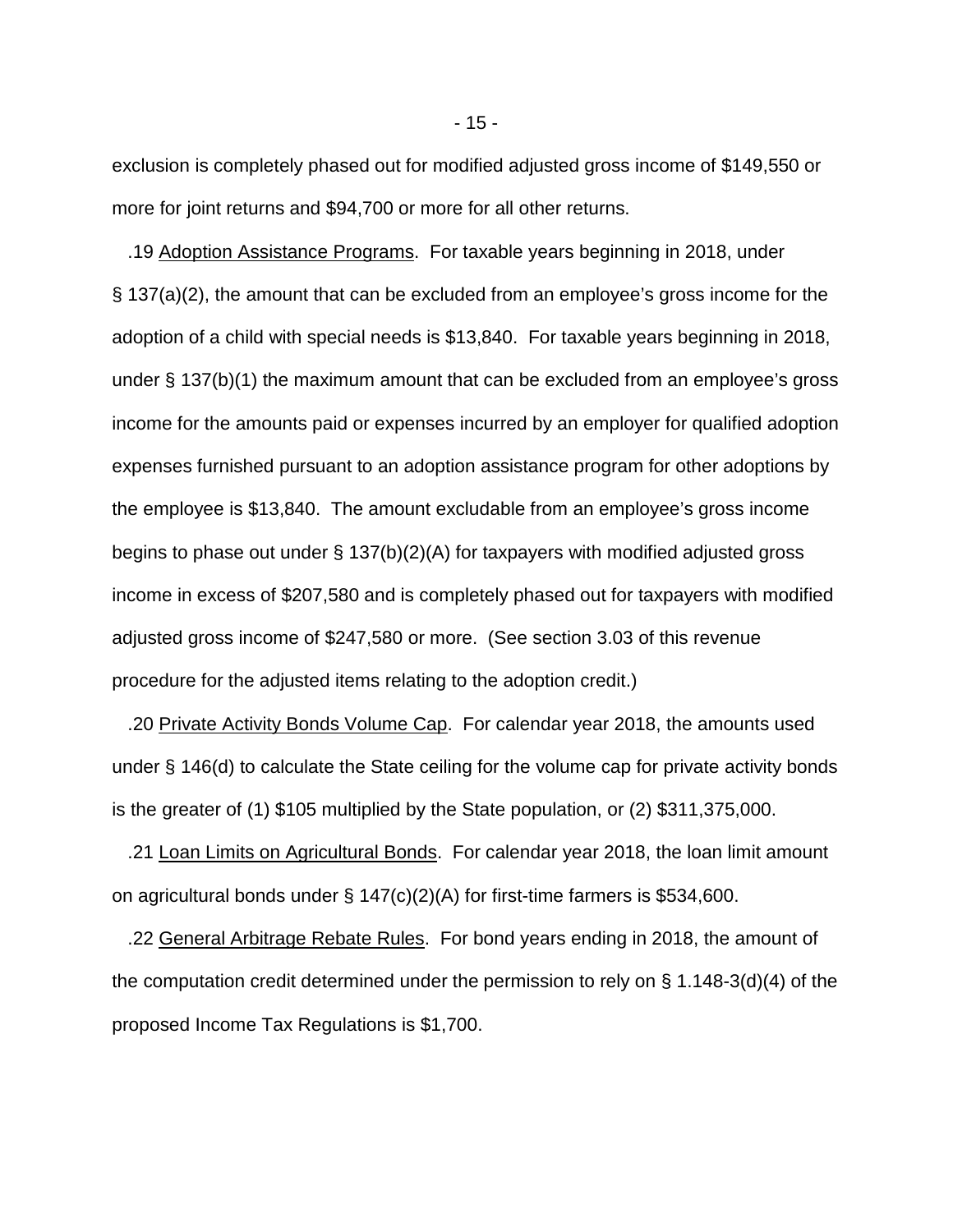.23 Safe Harbor Rules for Broker Commissions on Guaranteed Investment Contracts or Investments Purchased for a Yield Restricted Defeasance Escrow. For calendar year 2018, under § 1.148-5(e)(2)(iii)(B)(1), a broker's commission or similar fee for the acquisition of a guaranteed investment contract or investments purchased for a yield restricted defeasance escrow is reasonable if (1) the amount of the fee that the issuer treats as a qualified administrative cost does not exceed the lesser of (A) \$40,000, and (B) 0.2 percent of the computational base (as defined in § 1.148-5(e)(2)(iii)(B)(*2*)) or, if more, \$4,000; and (2) the issuer does not treat more than \$113,000 in brokers' commissions or similar fees as qualified administrative costs for all guaranteed investment contracts and investments for yield restricted defeasance escrows purchased with gross proceeds of the issue.

# .24 Personal Exemption.

- (1) For taxable years beginning in 2018, the personal exemption amount under § 151(d) is \$4,150.
- (2) Phaseout. For taxable years beginning in 2018, the personal exemption phases out for taxpayers with the following adjusted gross income amounts:

| <b>Filing Status</b>                                                                     | AGI - Beginning<br>of Phaseout | AGI-Completed<br>Phaseout |
|------------------------------------------------------------------------------------------|--------------------------------|---------------------------|
| Married Individuals Filing Joint Returns and<br>Surviving Spouses (§ 1(a))               | \$320,000                      | \$442,500                 |
| Heads of Households (§ 1(b))                                                             | \$293,350                      | \$415,850                 |
| Unmarried Individuals (other than Surviving<br>Spouses and Heads of Households) (§ 1(c)) | \$266,700                      | \$389,200                 |
| <b>Married Individuals Filing Separate</b>                                               | \$160,000                      | \$221,250                 |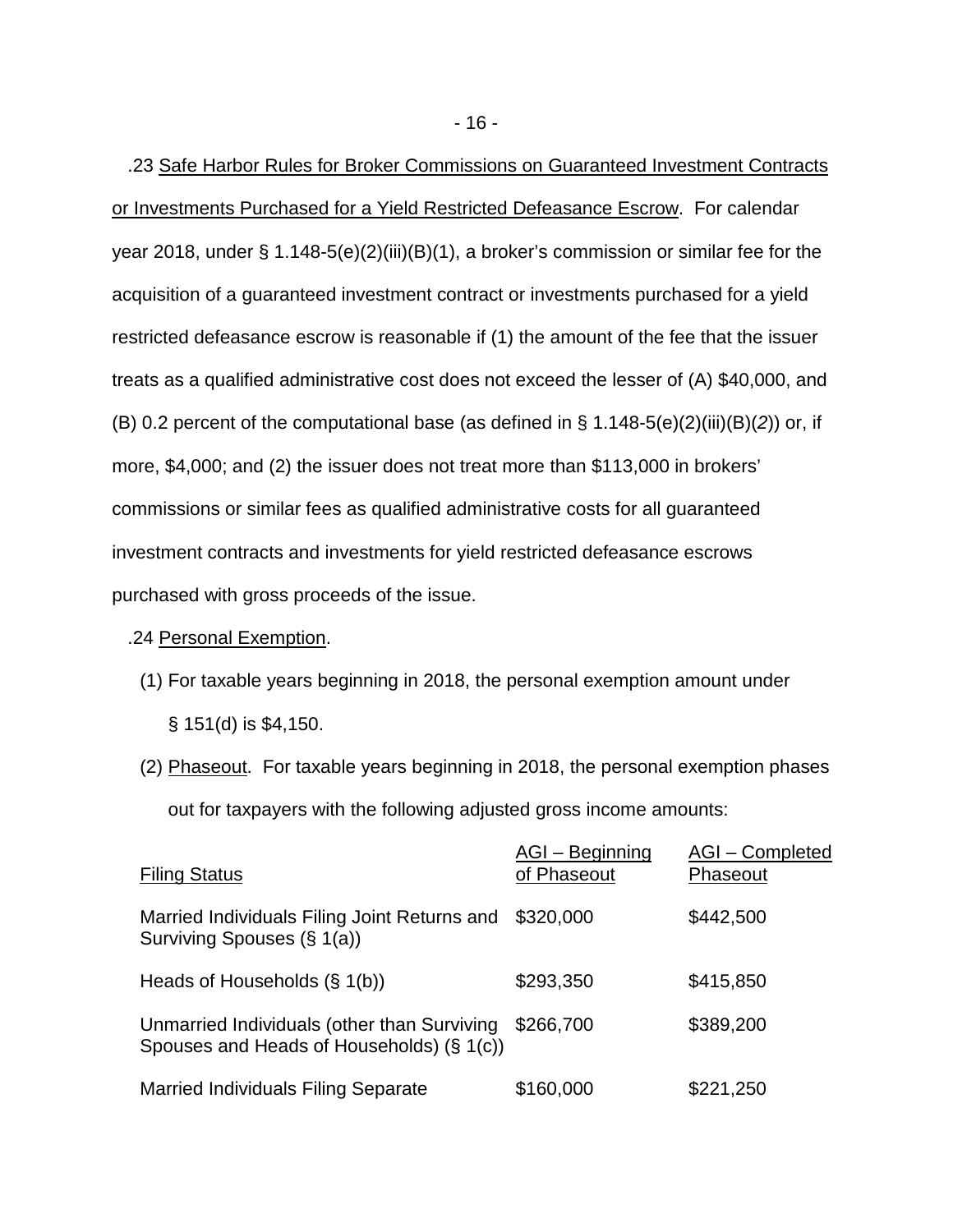Returns (§ 1(d))

 .25 Election to Expense Certain Depreciable Assets. For taxable years beginning in 2018, under § 179(b)(1), the aggregate cost of any § 179 property that a taxpayer elects to treat as an expense cannot exceed \$520,000. Under § 179(b)(2), the \$520,000 limitation is reduced (but not below zero) by the amount the cost of § 179 property placed in service during the 2018 taxable year exceeds \$2,070,000.

 .26 Eligible Long-Term Care Premiums. For taxable years beginning in 2018, the limitations under § 213(d)(10), regarding eligible long-term care premiums includible in the term "medical care," are as follows:

| Attained Age Before the Close of the Taxable Year | Limitation on Premiums |
|---------------------------------------------------|------------------------|
| 40 or less                                        | \$420                  |
| More than 40 but not more than 50                 | \$780                  |
| More than 50 but not more than 60                 | \$1,560                |
| More than 60 but not more than 70                 | \$4,160                |
| More than 70                                      | \$5,200                |

.27 Medical Savings Accounts.

 (1) Self-only coverage. For taxable years beginning in 2018, the term "high deductible health plan" as defined in § 220(c)(2)(A) means, for self-only coverage, a health plan that has an annual deductible that is not less than \$2,300 and not more than \$3,450, and under which the annual out-of-pocket expenses required to be paid (other than for premiums) for covered benefits do not exceed \$4,600.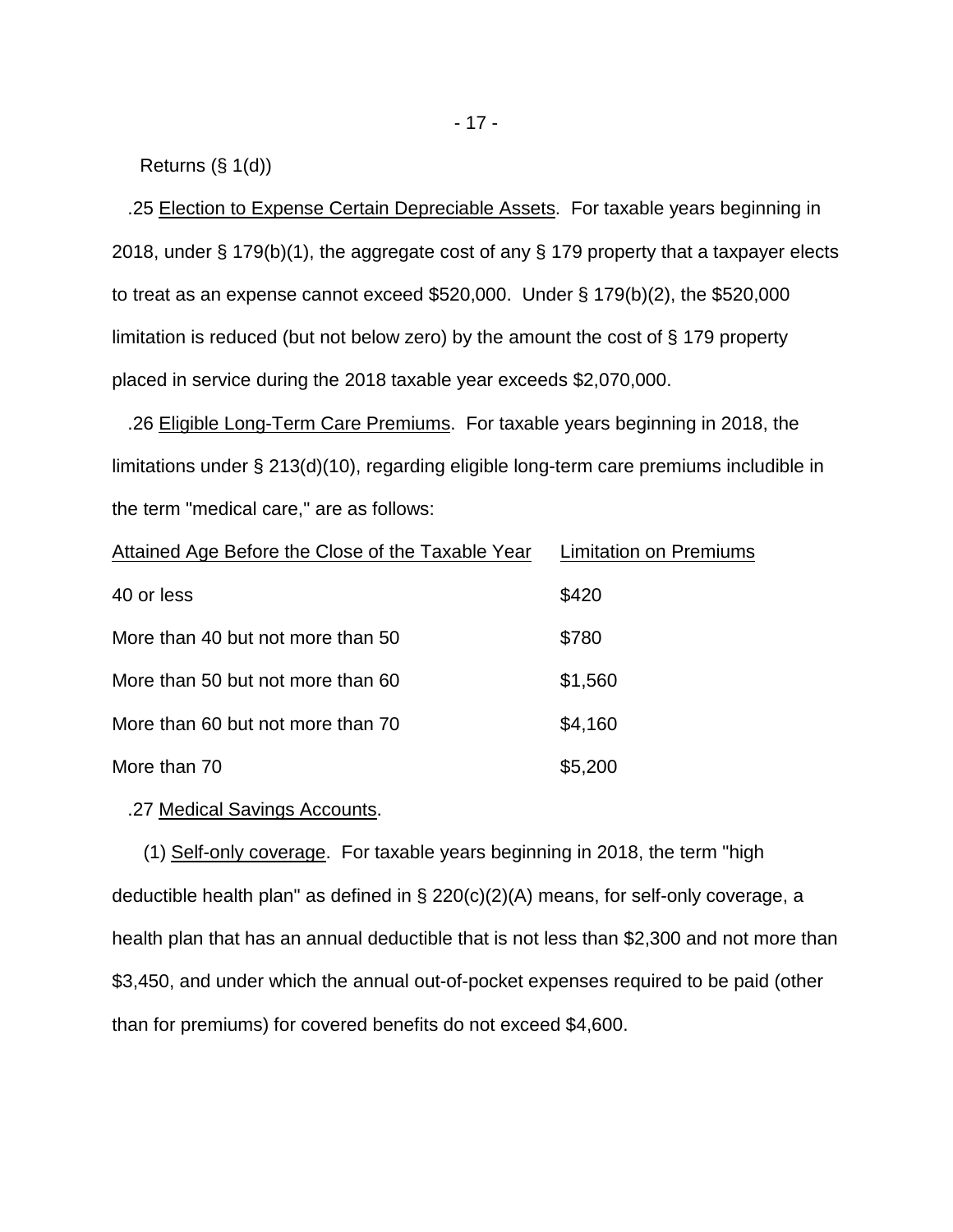(2) Family coverage. For taxable years beginning in 2018, the term "high deductible health plan" means, for family coverage, a health plan that has an annual deductible that is not less than \$4,600 and not more than \$6,850, and under which the annual outof-pocket expenses required to be paid (other than for premiums) for covered benefits do not exceed \$8,400.

 .28 Interest on Education Loans. For taxable years beginning in 2018, the \$2,500 maximum deduction for interest paid on qualified education loans under § 221 begins to phase out under § 221(b)(2)(B) for taxpayers with modified adjusted gross income in excess of \$65,000 (\$135,000 for joint returns), and is completely phased out for taxpayers with modified adjusted gross income of \$80,000 or more (\$165,000 or more for joint returns).

 .29 Treatment of Dues Paid to Agricultural or Horticultural Organizations. For taxable years beginning in 2018, the limitation under  $\S$  512(d)(1), regarding the exemption of annual dues required to be paid by a member to an agricultural or horticultural organization, is \$166.

 .30 Insubstantial Benefit Limitations for Contributions Associated with Charitable Fund-Raising Campaigns.

 (1) Low cost article. For taxable years beginning in 2018, for purposes of defining the term "unrelated trade or business" for certain exempt organizations under § 513(h)(2), "low cost articles" are articles costing \$10.90 or less.

 (2) Other insubstantial benefits. For taxable years beginning in 2018, under § 170, the \$5, \$25, and \$50 guidelines in section 3 of Rev. Proc. 90-12, 1990-1 C.B. 471 (as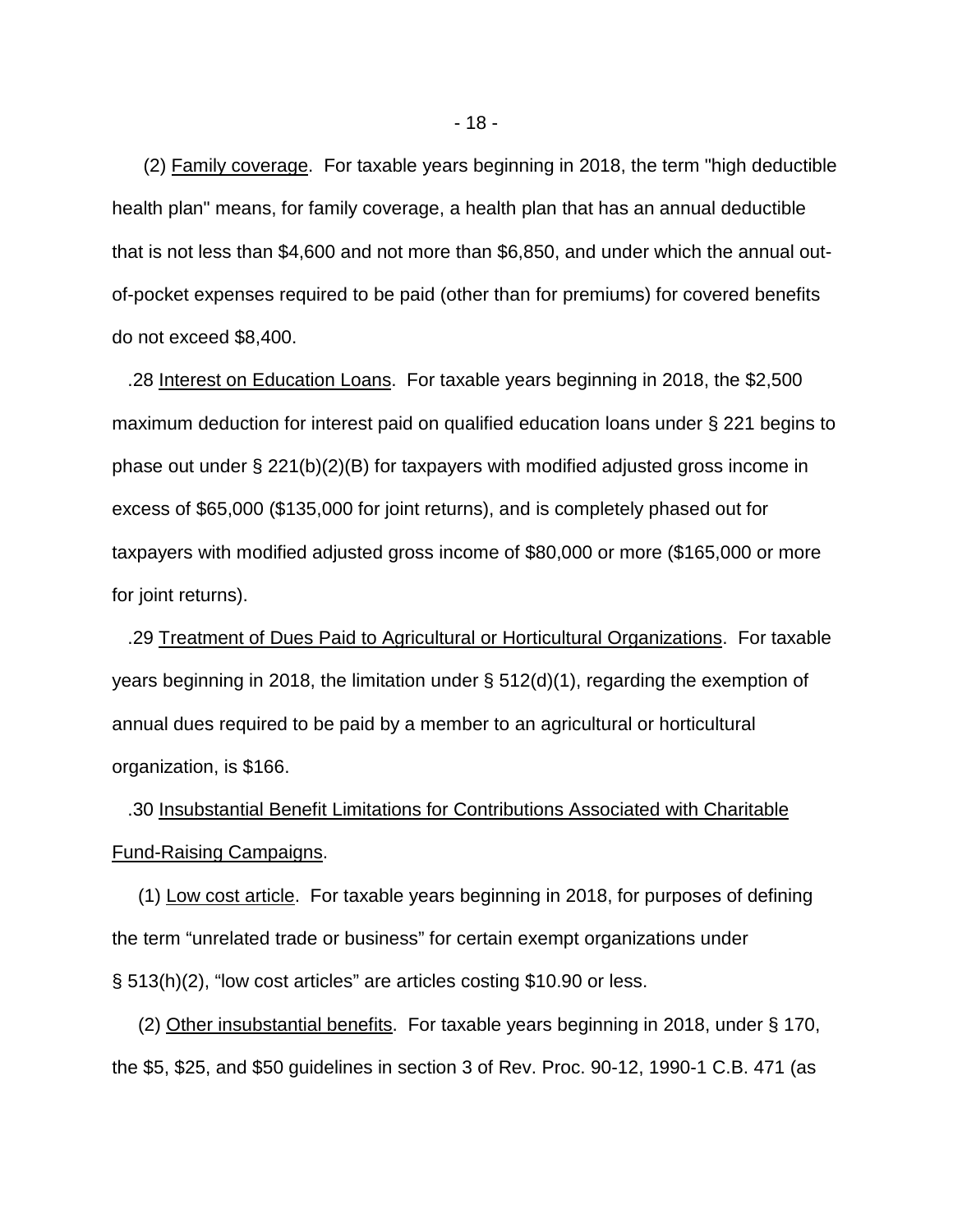amplified by Rev. Proc. 92-49, 1992-1 C.B. 987, and modified by Rev. Proc. 92-102, 1992-2 C.B. 579), for the value of insubstantial benefits that may be received by a donor in return for a contribution, without causing the contribution to fail to be fully deductible, are \$10.90, \$54.50, and \$109, respectively.

 .31 Tax on Insurance Companies Other than Life Insurance Companies. For taxable years beginning in 2018, under § 831(b)(2)(A)(i) the amount of the limit on net written premiums or direct written premiums (whichever is greater) is \$2,300,000 to elect the alternative tax for certain small companies under § 831(b)(1) to be taxed only on taxable investment income.

.32 Expatriation to Avoid Tax. For calendar year 2018, under  $\S$  877A(g)(1)(A), unless an exception under § 877A(g)(1)(B) applies, an individual is a covered expatriate if the individual's "average annual net income tax" under  $\S 877(a)(2)$ (A) for the five taxable years ending before the expatriation date is more than \$165,000.

 .33 Tax Responsibilities of Expatriation. For taxable years beginning in 2018, the amount that would be includible in the gross income of a covered expatriate by reason of § 877A(a)(1) is reduced (but not below zero) by \$713,000.

 .34 Foreign Earned Income Exclusion. For taxable years beginning in 2018, the foreign earned income exclusion amount under  $\S$  911(b)(2)(D)(i) is \$104,100.

 .35 Unified Credit Against Estate Tax. For an estate of any decedent dying in calendar year 2018, the basic exclusion amount is \$5,600,000 for determining the amount of the unified credit against estate tax under § 2010.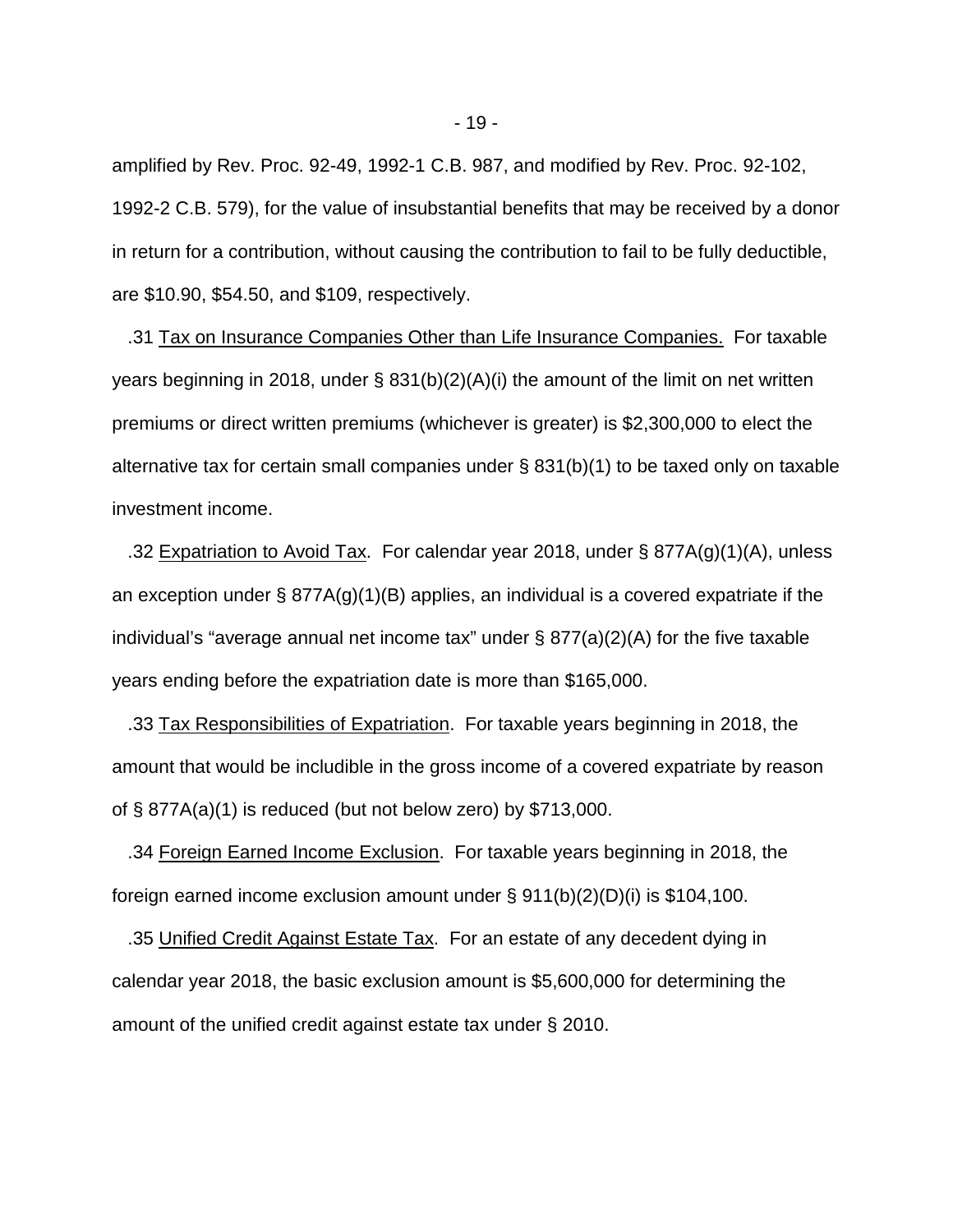.36 Valuation of Qualified Real Property in Decedent's Gross Estate. For an estate of a decedent dying in calendar year 2018, if the executor elects to use the special use valuation method under § 2032A for qualified real property, the aggregate decrease in the value of qualified real property resulting from electing to use § 2032A for purposes of the estate tax cannot exceed \$1,140,000.

#### .37 Annual Exclusion for Gifts.

 (1) For calendar year 2018, the first \$15,000 of gifts to any person (other than gifts of future interests in property) are not included in the total amount of taxable gifts under § 2503 made during that year.

 (2) For calendar year 2018, the first \$152,000 of gifts to a spouse who is not a citizen of the United States (other than gifts of future interests in property) are not included in the total amount of taxable gifts under §§ 2503 and 2523(i)(2) made during that year.

 .38 Tax on Arrow Shafts. For calendar year 2018, the tax imposed under § 4161(b)(2)(A) on the first sale by the manufacturer, producer, or importer of any shaft of a type used in the manufacture of certain arrows is \$0.51 per shaft.

 .39 Passenger Air Transportation Excise Tax. For calendar year 2018, the tax under § 4261(b)(1) on the amount paid for each domestic segment of taxable air transportation is \$4.20. For calendar year 2018, the tax under  $\S$  4261(c)(1) on any amount paid (whether within or without the United States) for any international air transportation, if the transportation begins or ends in the United States, generally is \$18.30. Under  $\S$  4261(c)(3), however, a lower amount applies under  $\S$  4261(c)(1) to a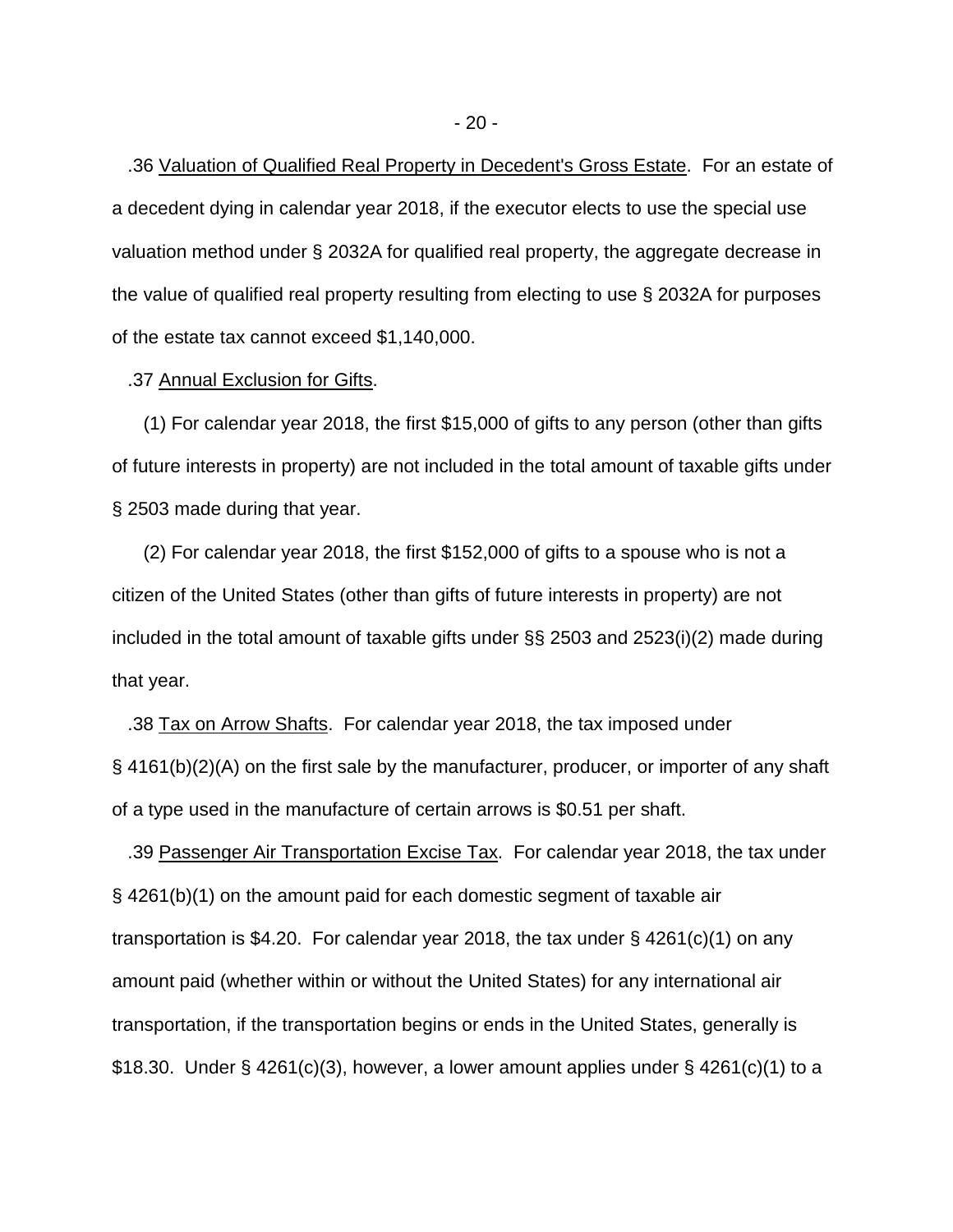domestic segment beginning or ending in Alaska or Hawaii, and the tax applies only to departures. For calendar year 2018, the rate is \$9.20.

.40 Requirement to Maintain Minimum Essential Coverage. For calendar year 2018, the applicable dollar amount used to determine the penalty under § 5000A(c) for failure to maintain minimum essential coverage is \$695.

 .41 Reporting Exception for Certain Exempt Organizations with Nondeductible Lobbying Expenditures. For taxable years beginning in 2018, the annual per person, family, or entity dues limitation to qualify for the reporting exception under § 6033(e)(3) (and section 5.05 of Rev. Proc. 98-19, 1998-1 C.B. 547), regarding certain exempt organizations with nondeductible lobbying expenditures, is \$115 or less.

 .42 Notice of Large Gifts Received from Foreign Persons. For taxable years beginning in 2018, § 6039F authorizes the Treasury Department and the Internal Revenue Service to require recipients of gifts from certain foreign persons to report these gifts if the aggregate value of gifts received in the taxable year exceeds \$16,111.

 .43 Persons Against Whom a Federal Tax Lien Is Not Valid. For calendar year 2018, a federal tax lien is not valid against (1) certain purchasers under § 6323(b)(4) who purchased personal property in a casual sale for less than \$1,570, or (2) a mechanic's lienor under § 6323(b)(7) who repaired or improved certain residential property if the contract price with the owner is not more than \$7,840.

 .44 Property Exempt from Levy. For calendar year 2018, the value of property exempt from levy under § 6334(a)(2) (fuel, provisions, furniture, and other household personal effects, as well as arms for personal use, livestock, and poultry) cannot exceed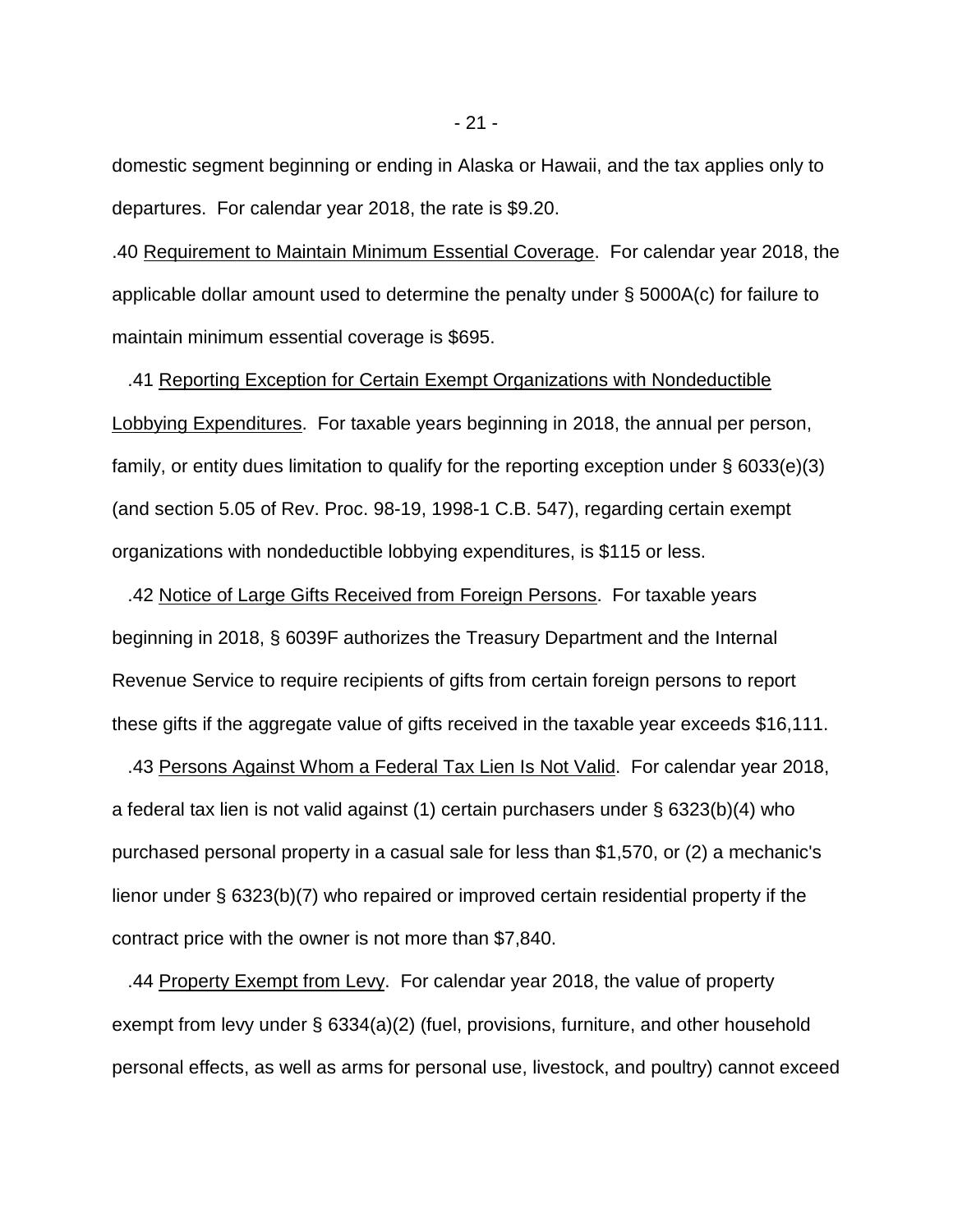\$9,380. The value of property exempt from levy under § 6334(a)(3) (books and tools necessary for the trade, business, or profession of the taxpayer) cannot exceed \$4,690.

 .45 Interest on a Certain Portion of the Estate Tax Payable in Installments. For an estate of a decedent dying in calendar year 2018, the dollar amount used to determine the "2-percent portion" (for purposes of calculating interest under § 6601(j)) of the estate tax extended as provided in § 6166 is \$1,520,000.

 .46 Failure to File Tax Return. In the case of any return required to be filed in 2019, the amount of the addition to tax under § 6651(a) for failure to file a tax return within 60 days of the due date of such return (determined with regard to any extensions of time for filing) shall not be less than the lesser of \$215 or 100 percent of the amount required to be shown as tax on such returns.

 .47 Failure to File Certain Information Returns, Registration Statements, etc. For returns required to be filed in 2019, the penalty amounts under § 6652(c) are:

(1) for failure to file a return required under  $\S$  6033(a)(1) (relating to returns by exempt organization) or § 6012(a)(6) (relating to returns by political organizations):

| Scenario                                                                                     | Daily<br>Penalty | <b>Maximum Penalty</b>                                                                |
|----------------------------------------------------------------------------------------------|------------------|---------------------------------------------------------------------------------------|
| Organization (§ $6652(c)(1)(A)$ )                                                            | \$20             | Lessor of \$10,000 or<br>5% of gross receipts<br>of the organization for<br>the year. |
| Organization with gross receipts exceeding                                                   |                  |                                                                                       |
| $$1,049,000$ (§ 6652(c)(1)(A))                                                               | \$100            | \$52,000                                                                              |
| Managers (§ 6652(c)(1)(B))                                                                   | \$10             | \$5,000                                                                               |
| Public inspection of annual returns and reports<br>(S 6652(c)(1)(C))                         | \$20             | \$10,000                                                                              |
| Public inspection of applications for exemption and<br>notice of status $(\S 6652(c)(1)(D))$ | \$20             | No Limits                                                                             |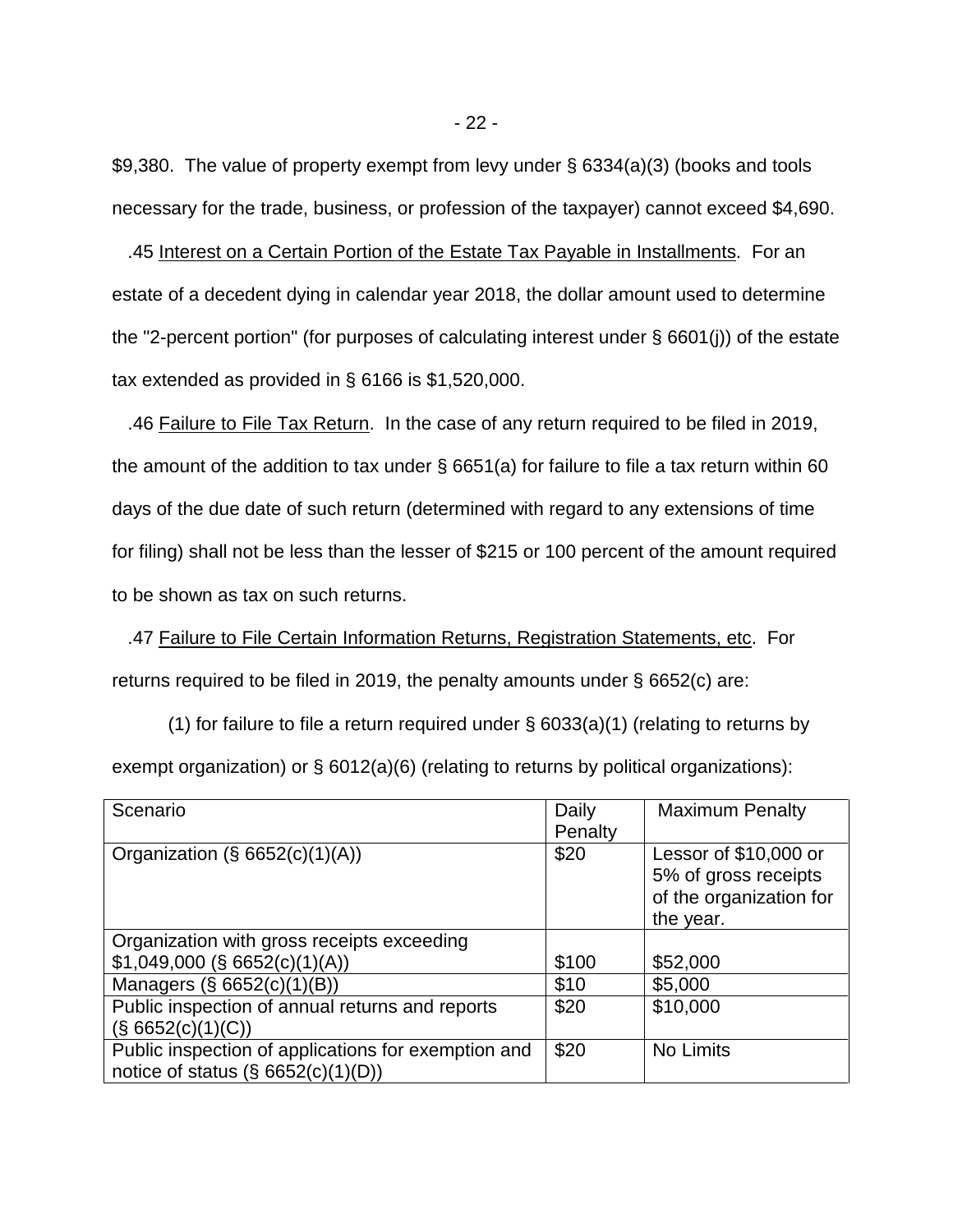(2) for failure to file a return required under § 6034 (relating to returns by certain

trust) or § 6043(b) (relating to terminations, etc., of exempt organizations):

| Scenario                                          | Daily Penalty | Maximum  |
|---------------------------------------------------|---------------|----------|
|                                                   |               | Penalty  |
| Organization or trust $(\S 6652(c)(2)(A))$        | \$10          | \$5,000  |
| Managers (§ 6652(c)(2)(B))                        | \$10          | \$5,000  |
| Split-Interest Trust (§ 6652(c)(2)(C)(ii))        | \$20          | \$10,000 |
| Any trust with gross receipts exceeding \$262,000 |               |          |
| (S 6652(c)(2)(C)(ii))                             | \$100         | \$52,000 |

# (3) for failure to file a disclosure required under § 6033(a)(2):

| Scenario                              | Daily Penalty   Maximum | Penalty  |
|---------------------------------------|-------------------------|----------|
|                                       |                         |          |
| Tax-exempt entity $(S 6652(c)(3)(A))$ | \$100                   | \$52,000 |
| Failure to comply with written demand | \$100                   | \$10,000 |
| (S 6652(c)(3)(B)(ii))                 |                         |          |

# .48 Other Assessable Penalties With Respect to the Preparation of Tax Returns for

Other Persons. In the case of any failure relating to a return or claim for refund filed in

2019, the penalty amounts under § 6695 are:

| Scenario                                                | Per Return or           | Maximum  |
|---------------------------------------------------------|-------------------------|----------|
|                                                         | <b>Claim for Refund</b> | Penalty  |
| Failure to furnish copy to taxpayer $(\S 6695(a))$      | \$50                    | \$26,000 |
| Failure to sign return (§ 6695(b))                      | \$50                    | \$26,000 |
| Failure to furnish identifying number (§ 6695(c))       | \$50                    | \$26,000 |
| Failure to retain copy or list (§ 6695(d))              | \$50                    | \$26,000 |
| Failure to file correct information returns (§ 6695(e)) | \$50 per return and     | \$26,000 |
|                                                         | item in return          |          |
| Negotiation of check (§ 6695(f))                        | \$520 per check         | No limit |
| Failure to be diligent in determining eligibility for   | \$520 per return        | No limit |
| child tax credit, American opportunity tax credit, and  |                         |          |
| earned income credit (§ 6695(g))                        |                         |          |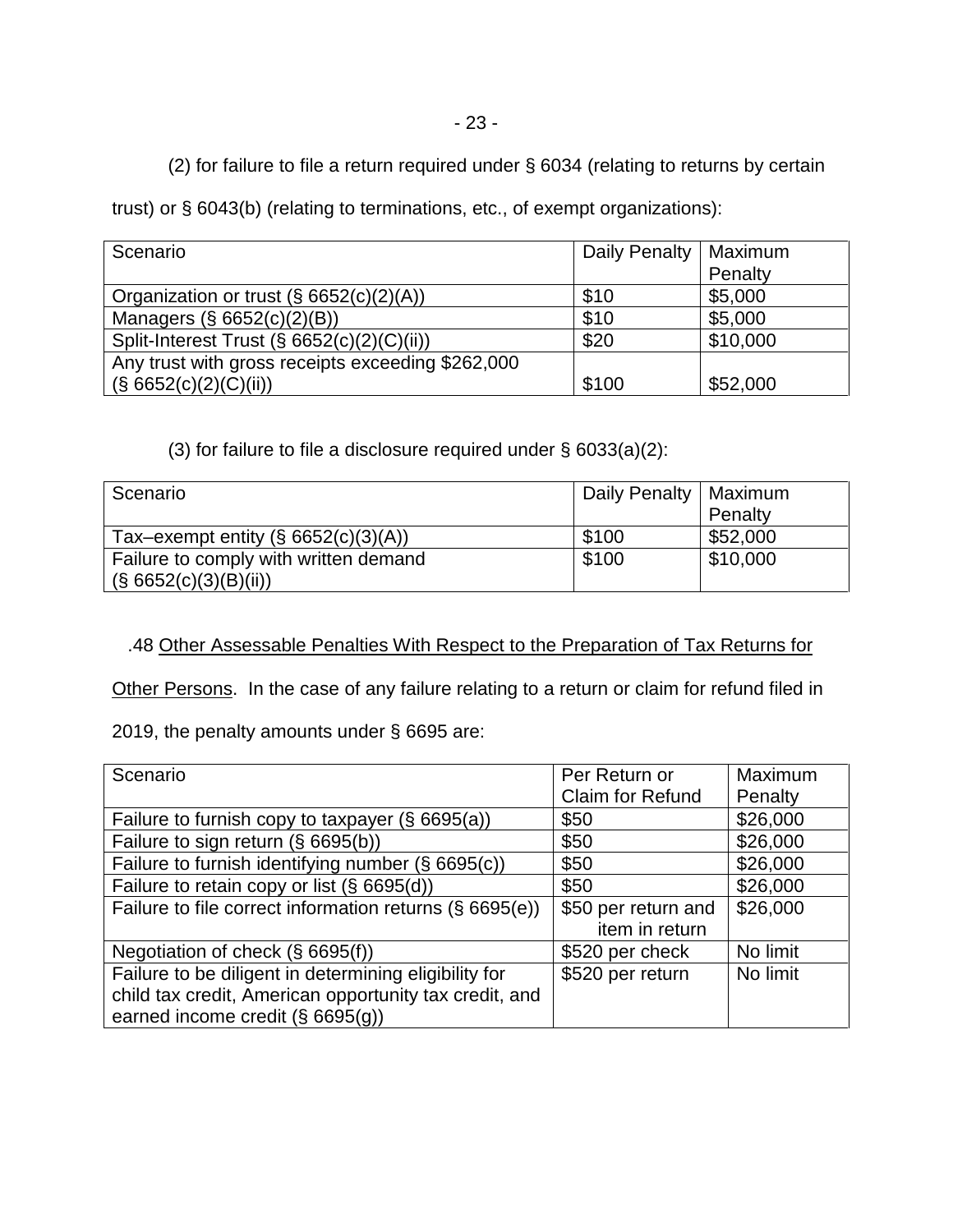.49 Failure to File Partnership Return. In the case of any return required to be filed in 2019, the dollar amount used to determine amount of the penalty under § 6698(b)(1) is \$200.

.50 Failure to File S Corporation Return. In the case of any return required to be filed

in 2019, the dollar amount used to determine amount of the penalty under § 6699(b)(1)

is \$200.

.51 Failure to File Correct Information Returns. In the case of any failure relating to a

return required to be filed in 2019, the penalty amounts under § 6721 are:

(1) for persons with average annual gross receipts for the most recent three

taxable years of more than \$5,000,000, for failure to file correct information returns are:

| Scenario                                              | <b>Penalty Per Return</b> | <b>Calendar Year</b> |
|-------------------------------------------------------|---------------------------|----------------------|
|                                                       |                           | Maximum              |
| General Rule (§ 6721(a)(1))                           | \$270                     | \$3,282,500          |
| Corrected on or before 30 days after required         |                           |                      |
| filing date $(\S 6721(b)(1))$                         | \$50                      | \$547,000            |
| Corrected after 30 <sup>th</sup> day but on or before |                           |                      |
| August 1 $(S \ 6721(b)(2))$                           | \$100                     | \$1,641,000          |

(2) for persons with average annual gross receipts for the most recent three

taxable years of \$5,000,000 or less, for failure to file correct information returns are:

| Scenario                                              | <b>Penalty Per Return</b> | <b>Calendar Year</b> |
|-------------------------------------------------------|---------------------------|----------------------|
|                                                       |                           | Maximum              |
| General Rule (§ 6721(d)(1)(A))                        | \$270                     | \$1,094,000          |
| Corrected on or before 30 days after required         |                           |                      |
| filing date $(\S 6721(d)(1)(B))$                      | \$50                      | \$191,000            |
| Corrected after 30 <sup>th</sup> day but on or before |                           |                      |
| August 1 (§ 6721(d)(1)(C))                            | \$100                     | \$547,000            |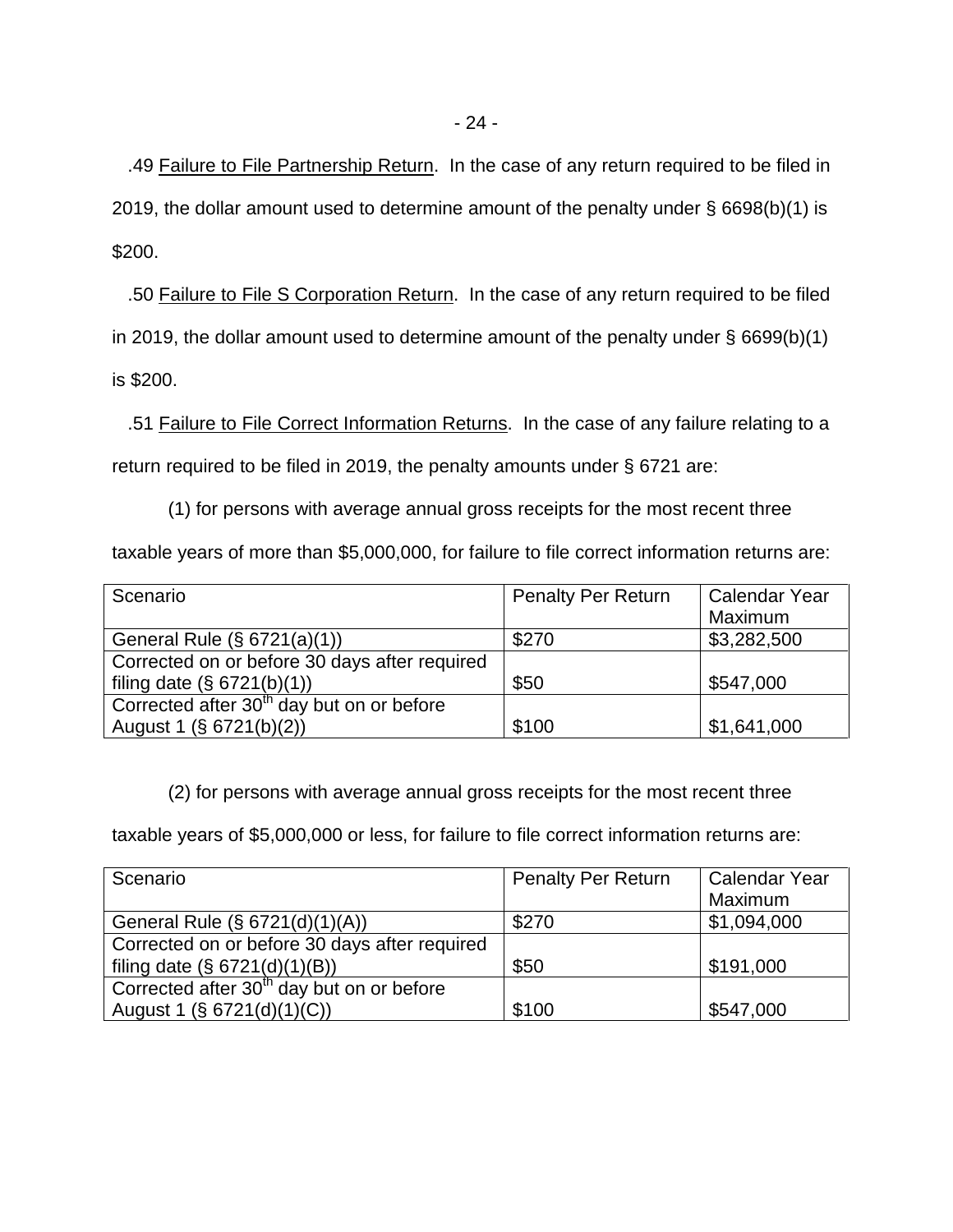(3) for failure to file correct information returns due to intentional disregard of the

filing requirement (or the correct information reporting requirement) are:

| Scenario                                                                                                                                 | <b>Penalty Per Return</b>                                                                                                                                                        | <b>Calendar Year</b><br>Maximum |
|------------------------------------------------------------------------------------------------------------------------------------------|----------------------------------------------------------------------------------------------------------------------------------------------------------------------------------|---------------------------------|
| Return other than a return required to be filed<br>under §§ 6045(a), 6041A(b), 6050H, 6050I,<br>6050J, 6050K, or 6050L (§ 6721(e)(2)(A)) | Greater of (i) \$540,<br>or (ii) 10% of<br>aggregate amount of<br>items required to be<br>reported correctly                                                                     | No limit                        |
| Return required to be filed under $\S$ § 6045(a),<br>6050K, or 6050L (§ 6721(e)(2)(B))                                                   | Greater of (i) \$540,<br>or (ii) $5%$ of<br>aggregate amount of<br>items required to be<br>reported correctly                                                                    | No limit                        |
| Return required to be filed under § 6050I(a)<br>(S 6721(e)(2)(C))                                                                        | Greater of (i)<br>\$27,350, or (ii)<br>amount of cash<br>received up to<br>\$109,000                                                                                             | No limit                        |
| Return required to be filed under § 6050V<br>(S 6721(e)(2)(D))                                                                           | Greater of (i) \$540,<br>or (ii) 10% of the<br>value of the benefit of<br>any contract with<br>respect to which<br>information is<br>required to be<br>included on the<br>return | No limit                        |

.52 Failure to Furnish Correct Payee Statements. In the case of any failure relating to

a statement required to be furnished in 2019, the penalty amounts under § 6722 are:

(1) for persons with average annual gross receipts for the most recent three taxable

years of more than \$5,000,000, for failure to file correct information returns are:

| Scenario | <b>Penalty Per Return</b> | Year<br>Calendar<br>Maximum |
|----------|---------------------------|-----------------------------|
|----------|---------------------------|-----------------------------|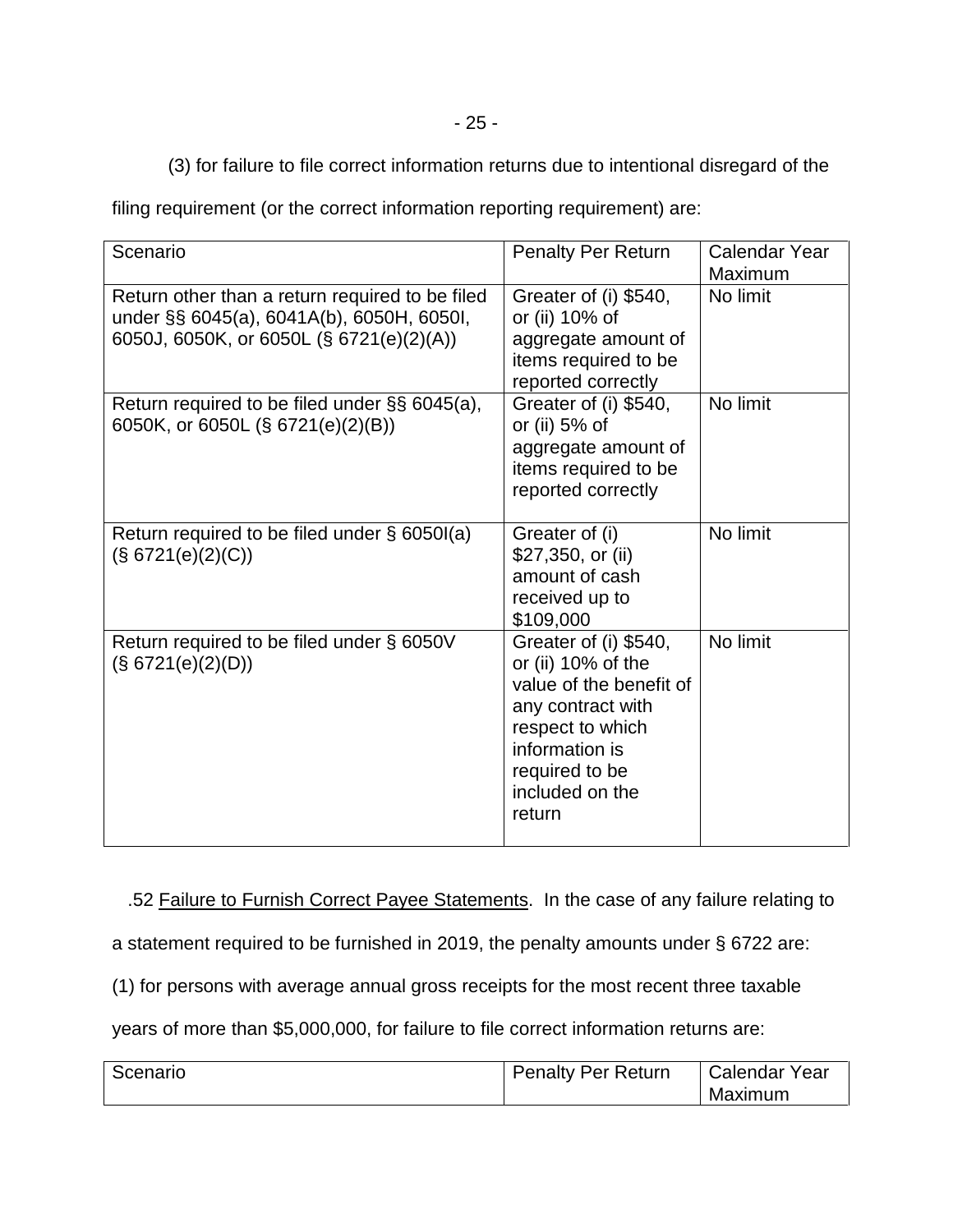| General Rule $(\S 6722(a)(1))$                        | \$270 | \$3,282,500 |
|-------------------------------------------------------|-------|-------------|
| Corrected on or before 30 days after required         |       |             |
| filing date $(\S 6722(b)(1))$                         | \$50  | \$547,000   |
| Corrected after 30 <sup>th</sup> day but on or before |       |             |
| August 1 (§ 6722(b)(2))                               | \$100 | \$1,641,000 |

(2) for persons with average annual gross receipts for the most recent 3 taxable

years of \$5,000,000 or less, for failure to file correct information returns are:

| Scenario                                              | <b>Penalty Per Return</b> | <b>Calendar Year</b><br>Maximum |
|-------------------------------------------------------|---------------------------|---------------------------------|
|                                                       |                           |                                 |
| General Rule (§ 6722(d)(1)(A))                        | \$270                     | \$1,094,000                     |
| Corrected on or before 30 days after required         |                           |                                 |
| filing date $(\S 6722(d)(1)(B))$                      | \$50                      | \$191,000                       |
| Corrected after 30 <sup>th</sup> day but on or before |                           |                                 |
| August 1 (§ 6722(d)(1)(C))                            | \$100                     | \$547,000                       |

(3) for failure to file correct payee statements due to intentional disregard of the

requirement to furnish a payee statement (or the correct information reporting

requirement) are:

| Scenario                                                                                                                                                                                                | <b>Penalty Per Return</b>                                                                                      | <b>Calendar Year</b><br><b>Maximum</b> |
|---------------------------------------------------------------------------------------------------------------------------------------------------------------------------------------------------------|----------------------------------------------------------------------------------------------------------------|----------------------------------------|
| Statement other than a statement required<br>under $\S$ § 6045(b), 6041A(e) (in respect of a<br>return required under $\S$ 6041A(b)), 6050H(d),<br>6050J(e), 6050K(b), or 6050L(c)<br>(S 6722(e)(2)(A)) | Greater of (i) \$540,<br>or (ii) 10% of<br>aggregate amount of<br>items required to be<br>reported correctly   | No limit                               |
| Payee statement required under §§ 6045(b),<br>6050K(b), or 6050L(c) $(\S$ 6722(e)(2)(B))                                                                                                                | Greater of (i) \$540,<br>or (ii) $5\%$ of<br>aggregate amount of<br>items required to be<br>reported correctly | No limit                               |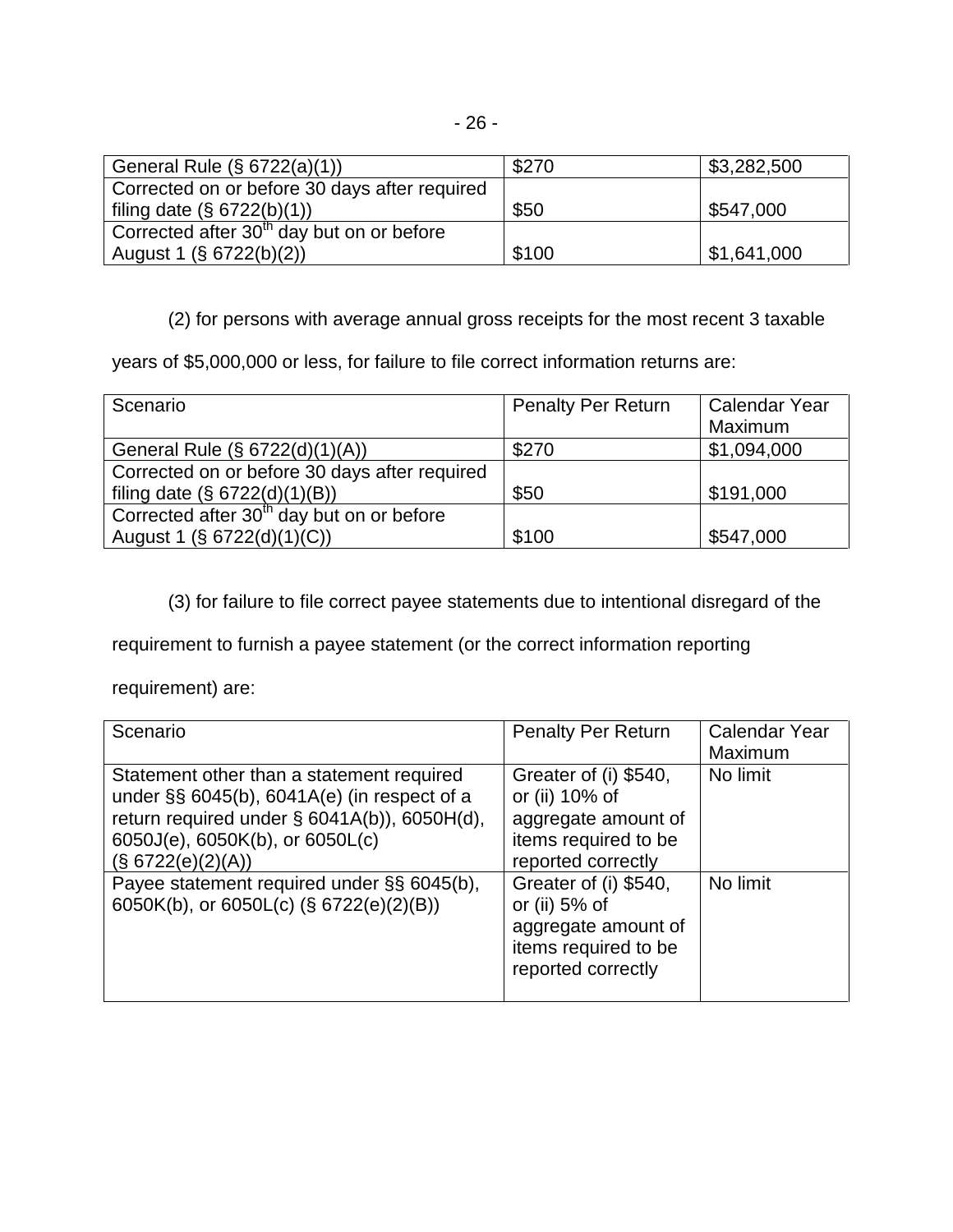.53 Revocation or Denial of Passport in Case of Certain Tax Delinquencies. For calendar year 2018, the amount of a serious delinquent tax debt under § 7345 is \$51,000.

 .54 Attorney Fee Awards. For fees incurred in calendar year 2018, the attorney fee award limitation under  $\S$  7430(c)(1)(B)(iii) is \$200 per hour.

 .55 Periodic Payments Received under Qualified Long-Term Care Insurance Contracts or under Certain Life Insurance Contracts. For calendar year 2018, the stated dollar amount of the per diem limitation under § 7702B(d)(4), regarding periodic payments received under a qualified long-term care insurance contract or periodic payments received under a life insurance contract that are treated as paid by reason of the death of a chronically ill individual, is \$360.

 .56 Qualified Small Employer Health Reimbursement Arrangement. For tax years beginning in 2018, to qualify as a qualified small employer health reimbursement arrangement under § 9831(d), the arrangement must provide that the total amount of payments and reimbursements for any year cannot exceed \$5,050 (\$10,250 for family coverage).

#### SECTION 4. EFFECTIVE DATE

 .01 General Rule. Except as provided in section 4.02, this revenue procedure applies to taxable years beginning in 2018.

 .02 Calendar Year Rule. This revenue procedure applies to transactions or events occurring in calendar year 2018 for purposes of sections 3.07 (rehabilitation expenditures treated as separate new building), 3.08 (low-income housing credit), 3.13